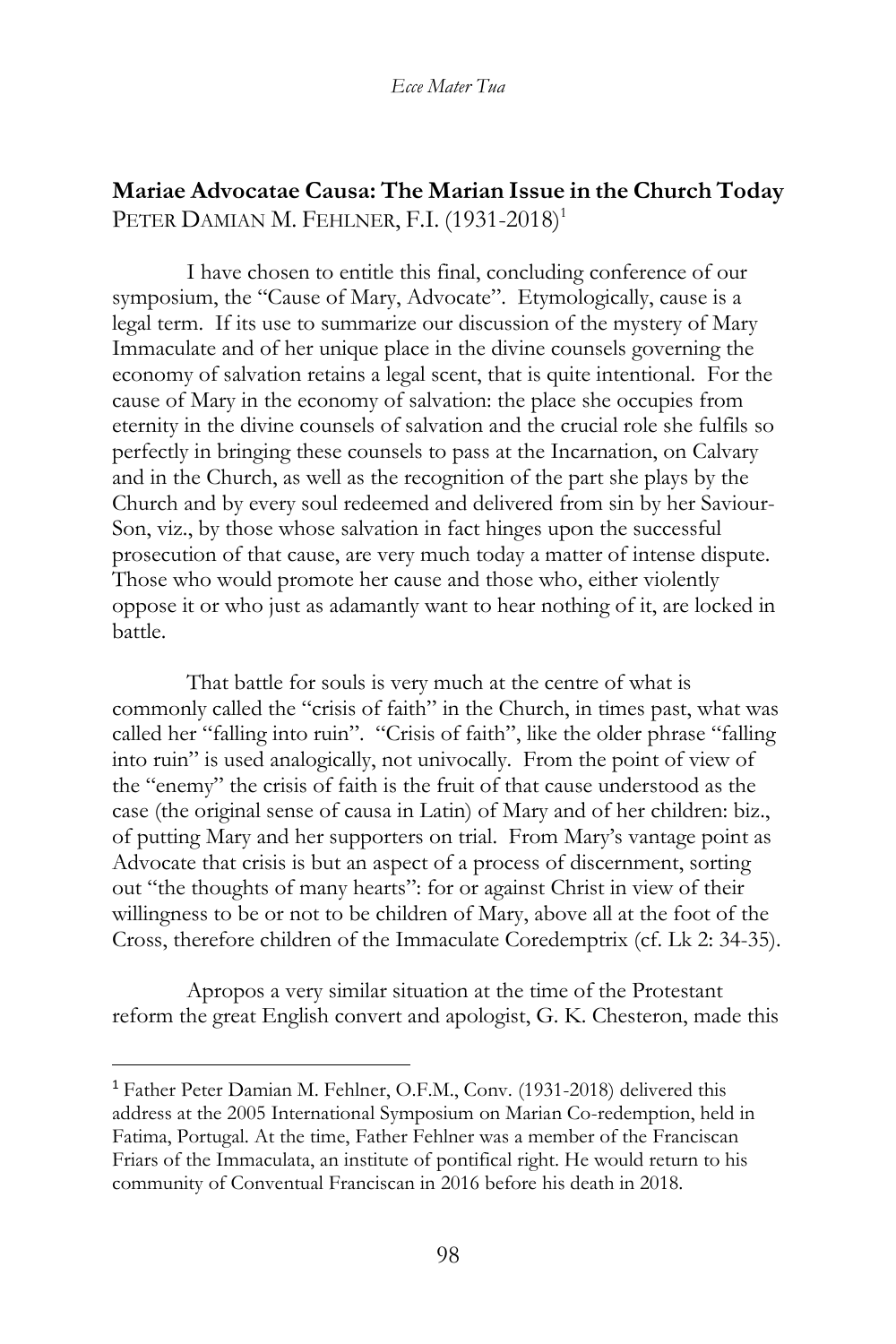observation: When in the midst of all the din of controversy, with rights and wrongs on all sides, there was heard the mocking and demeaning of the "Virgin Mother mild", at that moment one distinctly began "to hear the little hiss that only comes from hell". (cf. his A Party Question: Collected Works, vol. XI). In one form or another the entire history of the Church has always been marked by this controversy, an aspect of the battle between the Woman and the dragon, sketched so accurately in the 12th chapter of the Apocalypse. Recalling that heavenly scene revealed to the beloved disciple and apostle especially consecrated to Mary as her child by the Saviour Himself should remind us of another aspect of this cause of Mary. She is not in the first instance an object of legal disputation either in the Church or outside. She is rather in her own right and before all others an Advocate, our Advocate in the final settlement of all claims bearing on who owns us: Christ or the anti-Christ. And her intervention or less is the decisive factor. Against that Advocate the Prince of this world and his brood, heavenly or earthly, avail nothing.

That aspect of the enmity between the Woman and the serpent foretold in the Protoevangelium reveals in a special way both the distinctive tactics and weak points of "the liar and murderer from the beginning" (cf. Jn 8: 44). He has a certain sophisticated cleverness enabling him to excel in prevarication and seduction of men and so take charge of this world, but he has neither the courage nor the means to confront directly the invincible Woman, the Mother of Truth, which will make you free, viz., from sin (cf. Jn 8: 32; Mt 1: 21). The dragon can only attack the Woman to the extent he can persuade her children, the "rest of the brethren of her First-born" (cf. Apoc 12: 17), therefore His friends (cf. Jn 15: 12-17), that she is not the Mater et Magistra Veritatis, and so her "cause" is either irrelevant or downright counterproductive: respectively the position of those indignantly indifferent to it or violently opposed to it.

If, to the contrary, her children are convinced that she is just this: "Pre-eminent Member of the Church" because "super-eminent" as the original Latin of the Council indicates (Lumen Gentium, n. 53), the dragon's anti-cause is finished. For, other than sensational "bluff", the dragon has no other effective means of blocking her, but these, so long as She makes our cause Hers. The last great miracle of the sun here at Fatima, 13 Oct., 1917, should be more than enough to prove beyond argument: 1) that real control of the "forces" of nature is in the hands of the heavenly Woman, the Immaculate Virgin, the Queen of the Angels, with Michael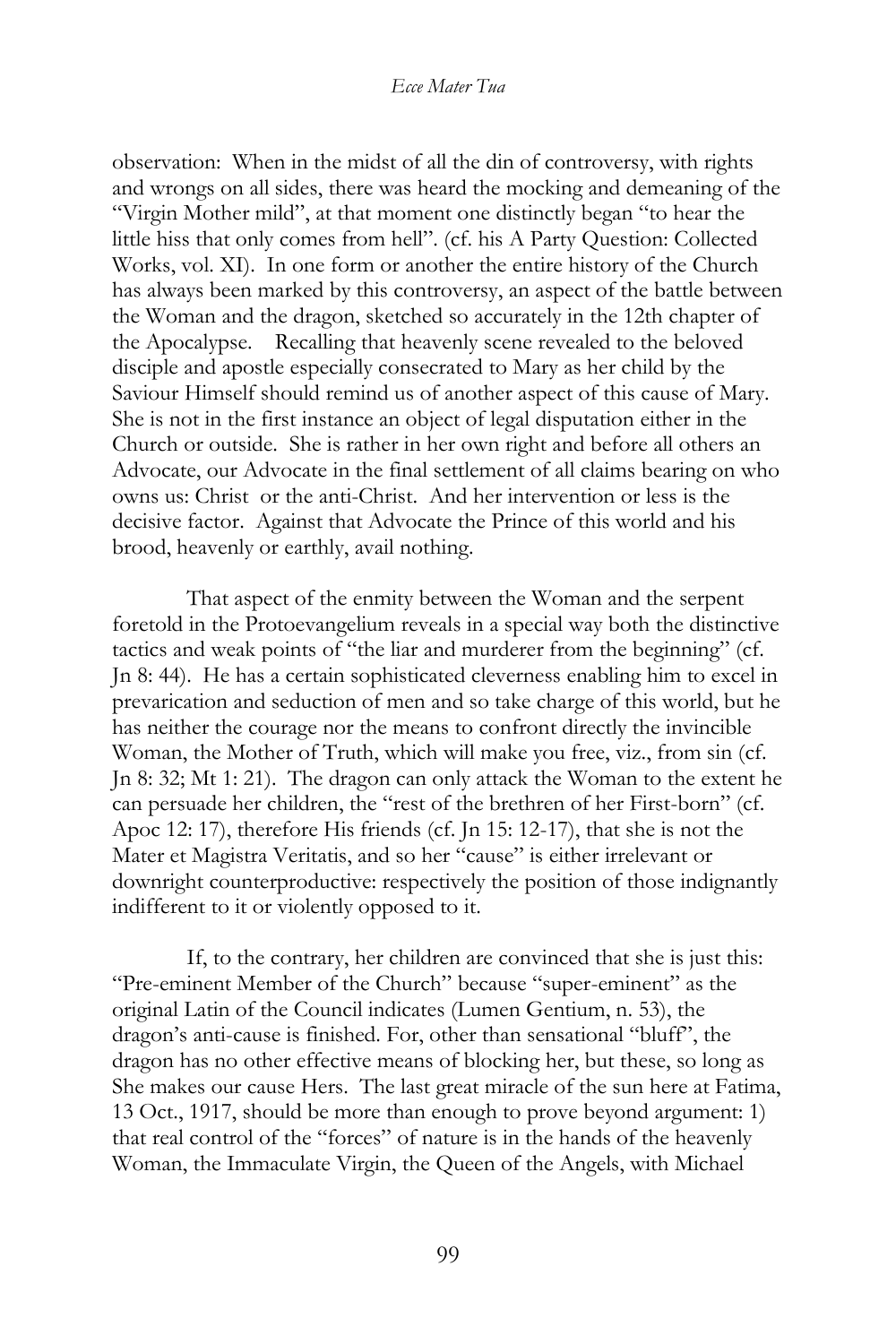commanding the hosts of heaven in her service, and 2) that the actual powers of the common enemy: of Her and of us, do not extend beyond the theatrical, or perhaps not even the melodramatic, of producing a great deal of noise, of smoke, of unpleasantness, effective only as a means to "convince" us we ought to accept his "philosophy of life", the one peddled to our first parents and in every seduction to sin, especially against chastity and humility. Mary is indeed the strong Woman foretold in Proverbs 31. She is indeed the courageous Mother "joining a man's heart to a woman's thought" (cf. II Mach 7: 21) sustaining her sons in their victorious martyrdom, as she once supported her first-born Son on Calvary. On Oct. 17, 1917, St. Maximilian Maria Kolbe with six confreres founded the Militia of the Immaculate in Rome. About two weeks later the arch-enemy of the Immaculate made his counter-move and set up an anti-Marian militia in the once Marian Cathedral of the Assumption in the Kremlin. In this flash, in this opening of the heavens, we are able to glimpse the true state of affairs in the Church and in the world: the Woman is always ahead of the dragon. All his plans and tactics are constrained within limits closely defined by the systematic intervention of this mysterious, but for us so wonderful personage.

One might ask: 1) why, and 2) how is her cause bound up with ours? The answer to the "why" is: because she consented to be and is the Theotokos, the Mother of God on whom she imposed the name, Jesus: God (Yahweh – He Who Is) Saviour-our Salvation. Therefore, the answer to the "how" is: because in making God's will hers, She has made our cause Her cause (cf. Lk 1: 38): our salvation, our liberation from the prince of this world is her cause, because that is the Father's will, this is how he has loved the world so much that he could not love it more: he commanded his Son to be born of the Woman to save us in the most perfect way possible in any possible world, however perfect, viz., in sacrificing Himself for Her and at Her request and so through Her for us who are her children. Or with St. Maximilian we might also say: God has saved us because this is what Mary asked him to do (cf. Jn 2: 1-12). In a word, she is "Our Advocate", our Defender at the bar of eternal justice, and the Defender of our faith in via. Since Pentecost the Church has always believed this, because in the words of St. Francis of Assisi, she is the Spouse of the Holy Spirit, the other Paraclete (Advocate), "incomparably" beautiful. This is why Bl. John Duns Scotus calls her the "perfect fruit of a perfect redemption by a most perfect Redeemer" (cf. III Sent., d. 3, q. 1). This is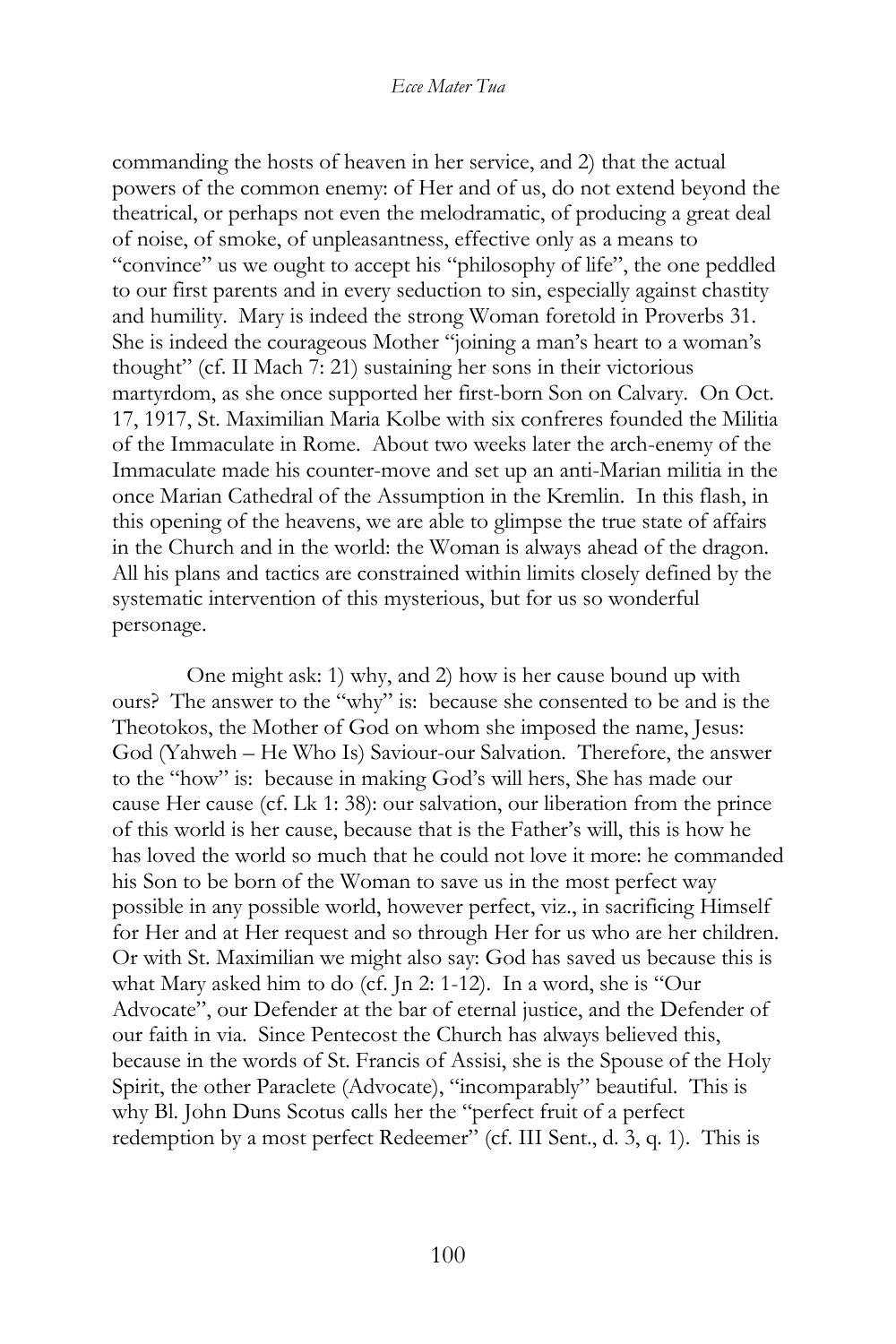why St. Thomas (cf. S.T. I, q. 25, a. 4) calls the Divine Maternity (together with the Incarnation and our Salvation) one of the three "quasi-infinites".

How the Church on this Marian basis is constituted so as to operate efficaciously and fruitfully to the parousia, is definitively portrayed in the Cenacle on Pentecost: the Mother of Jesus in the midst of the Apostles and the faithful awaiting the promised Spirit of holiness and truth. There is a clear parallel here with the scene in the holy House of Nazareth on the day of the Annunciation, where the Virgin full of grace and of the Spirit is shown to be the key conduit whereby that Spirit will anoint the flesh to be assumed hypostatically by the Son of God. So, too, throughout that historical process whereby the Church, the People of God and Body of Christ is anointed in preparation for her final glorification on the day of Christ's final coming, the same Mediatrix of all graces: because Theotokos and victorious Coredemptrix, occupies centre stage. Any deviation from this structural arrangement necessarily tends to paralyse the Church. Or any "decentralizing" of the Spouse of the Holy Spirit in the Church, any minimizing of her role as Immaculate Mediatrix because Mother Coredemptrix must necessarily initiate a process of deconstruction and crisis within the Church and world. She is so effective an Advocate, because like the Holy Spirit she not only intercedes with her Son, but intervenes directly in the economy of salvation to realize that holiness made possible to the Church by the redemptive sacrifice of her Son.

The reason why the Immaculate Spouse of the Holy Spirit can exercise such a mediatory role in the Church and so make possible the multiple forms of ecclesial mediation (institutional-sacramental and charismatic) of the Church as a kind of extension of the Virgin-Mother in the order of grace is to be found in that sanctificatory mediation exercised by her in the Incarnation: she made (in the words of St. Francis) the Lord of majesty our brother (St. Bonaventure, Legenda Maior, 3; 7; 9). In giving birth to the Son of God, viz., in bearing a divine person, the Immaculate Virgin made the Word, eternally consubstantial with the Father consubstantial with us (cf. Leo the Great, Letter 31), and so that nature was sanctified in Him and in each of His members sanctified by a rebirth similar to His Birth of the Virgin. This dual mediation of the Virgin (respectively in the objective and subjective redemption) makes possible both 1) the victimhood of that Son (in actu primo et secundo) and 2) our rebirth as adoptive, but truly sons of the Father. That is why her maternal presence at the heart of the Church, as the recently deceased successor of St. Peter,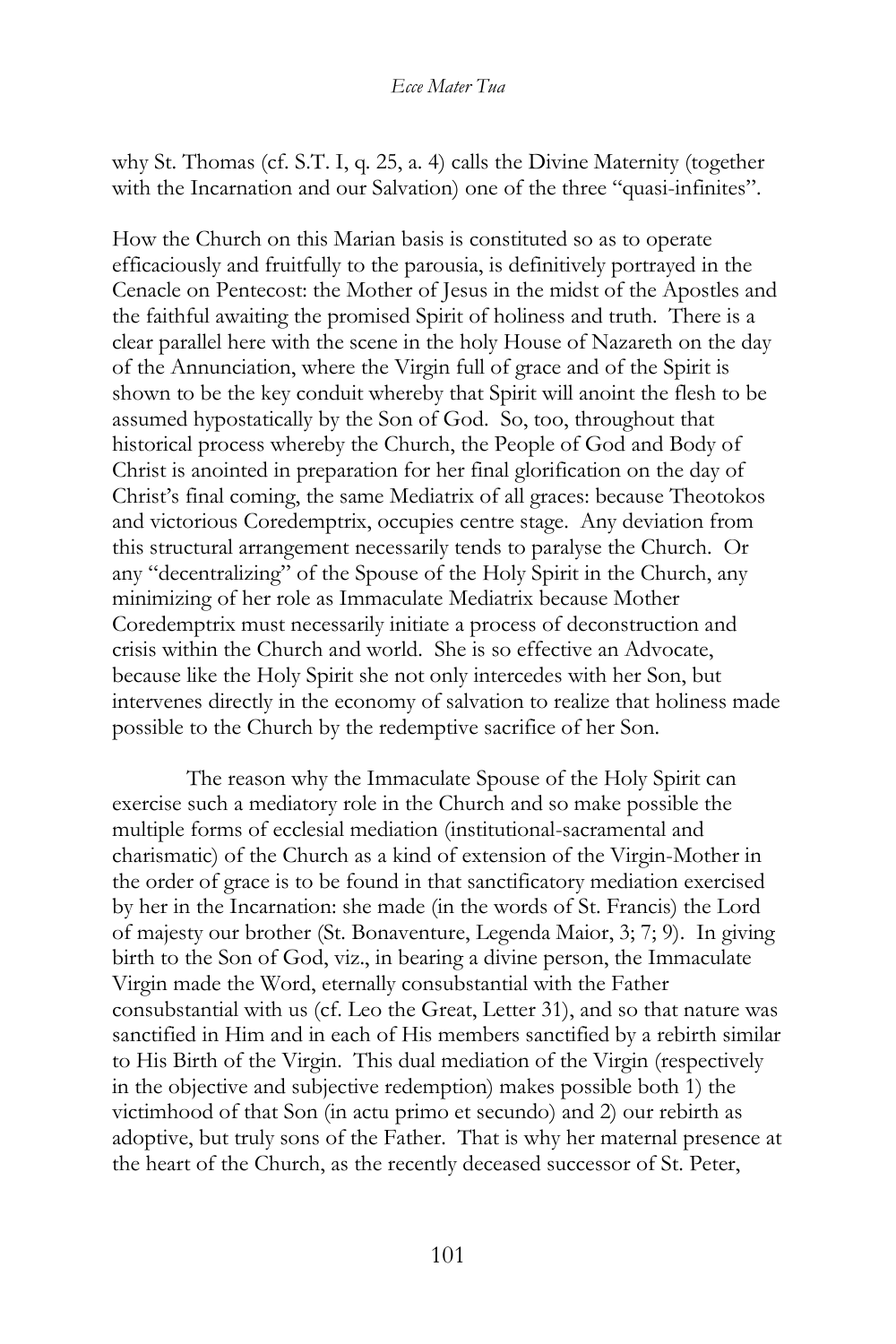Pope John Paul II, said, is more crucial than that of the Pope himself. That presence is nothing else but her maternal mediation. She can thus mediate because as Virgin-Mother and Co-redemptrix actively sharing her Redeemer Son's victory of the Cross she has been assumed body and soul into heaven and there gloriously crowned Queen. All this, because she is the Immaculate Conception.

This is our great good fortune, that she who was so loved by the Blessed Trinity, should also have loved us. That is why we have a Redeemer and a perfect redemption.

Now, this is why we should quite consciously and deliberately make her cause our cause. It is what Our Lord expects, as he made so clear to the seers of Fatima. The triumph of the Immaculate Heart must be a primary goal of the Church. That triumph is the only way the victory over the serpent can be made total and final: in the immaculatizing of the Church: sine macula et sine ruga as that is clearly formulated by St. Paul (Eph 5: 27). At the request of His Father and His Mother Christ died that the Church might share, not just any level of holiness, but the most perfect level, that of the superabundance of grace (cf. Rom 5: 15) in that Virgin whose name is "Full of grace" (cf. Lk 1: 28; Eph 1: 4) But it is also true that when Catholics fail to believe this enthusiastically and Church policy fails to be articulated about this absolute Marian priority, the devil is well on his way to sowing the bad seed successfully and harvesting a bumper crop.

This is also the point where we note how the cause of Mary, instead of being the Saviour's primary, active instrument of our salvation, has been made an object of acrimonious debate, the moment when instead of the axiom: de Maria numquam satis, the life of the Church is conducted as though the axiom read: de Maria numquam, the moment when, with the wisdom of the Cross (cf. I Cor 1-2) and the prudence of the little ones who have made themselves children of Mary (cf. Mt 11: 25 ff.), the "little hiss that only comes from hell" can plainly be discerned. This is how the efficacy of the redemptive sacrifice of Jesus in souls and in the Church is negated. This is also why the cause of "Our Advocate" must in theory and in practice enjoy absolute priority for the entire Church, for all the baptized, for all who yearn for salvation, because only thus is the primacy of Jesus rendered absolute in our hearts and works. Instead, her cause seems presently, in theory and in practice, to be on trial, the object of doubt, and the subject of censure by theologians and of silencing by ecumenists,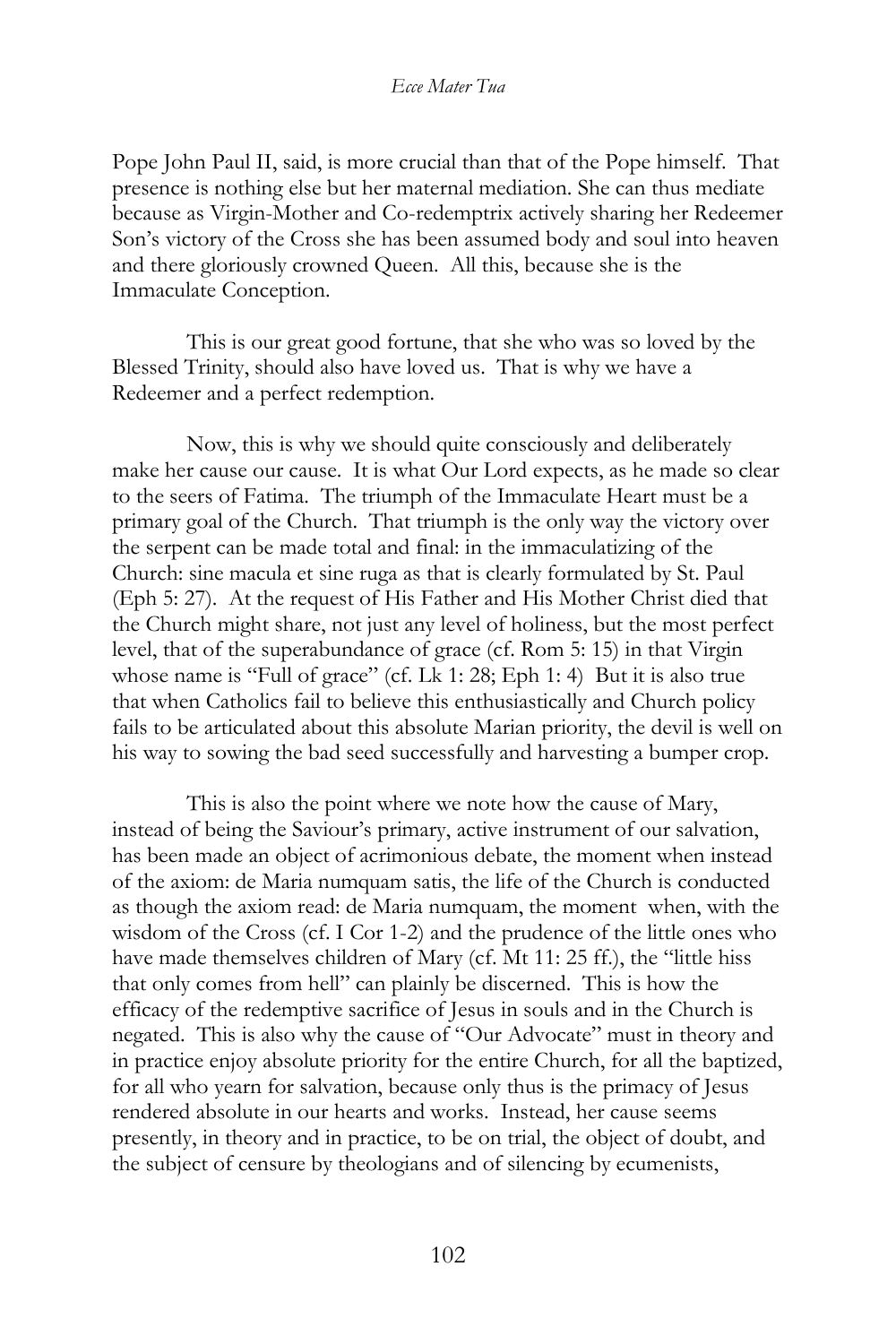precisely under her title of Immaculate Coredemptrix and Mediatrix of all grace.

This hardly corresponds to the normative vision of the Church presented to us at Pentecost and in the first assemblies of the believers to celebrate the Eucharist, "one heart and soul" (Acts 4: 32) about the Mother of God, Super-eminent Member of the Church (Lumen Gentium, n. 53), because Immaculate, preservatively Redeemed and so Mother Coredemptrix.

Hence, to the degree that the serpent can successfully persuade us to continue to debate the issue: whether the Church and all her members should publicly acknowledge the universal mediation of Mary, rather than resolve it in her favour, to that degree he has staved off final defeat. Only this, absence of a positive conclusion in the form of a dogma, not a negative judgment, is all he needs.

Conversely, once such a public acknowledgment has been made, the entire tide of battle will be reversed from what looks like an advancing crisis in the Church with no end in sight, to what not only looks like, but is what St. Paul describes as "being snatched from the jaws of hell and transported into the kingdom of light" (cf. Mt 16: 17; Col 1: 13). Roma locuta, causa finita. The cause "finished" will be that of Mary as total victory of the Church; but the cause finished will also be that of the devil in total defeat.

Obviously, such an analysis supposes that the mystery of Marian mediation in the Church is basic to an understanding of her history. St. Bonaventure says as much in his famous Collationes in Hexaemeron, c. 14, n. 17, when he writes: "In paradise there were two trees: the tree of life and the tree of the knowledge of good and evil, and thus is signalled how in all the mysteries of Scripture are explained Christ with His body [the Church] and the anti-Christ with his body [the anti-church]" The conflict between Cain and Abel, says the Seraphic Doctor citing St. Augustine (City of God), typologically describes the battle, initiated in the garden of Eden over the absolute primacy of Jesus and His Immaculate Mother, but continued in virtue of the redemptive dispositions of the Lord manifested in the prophecy in Gen 3: 15 of a Redeemer and Coredemptrix, possible because of the joint predestination of Jesus and Mary. This is the battle consummated on Calvary, perpetuated in the Eucharistic sacrifice, with the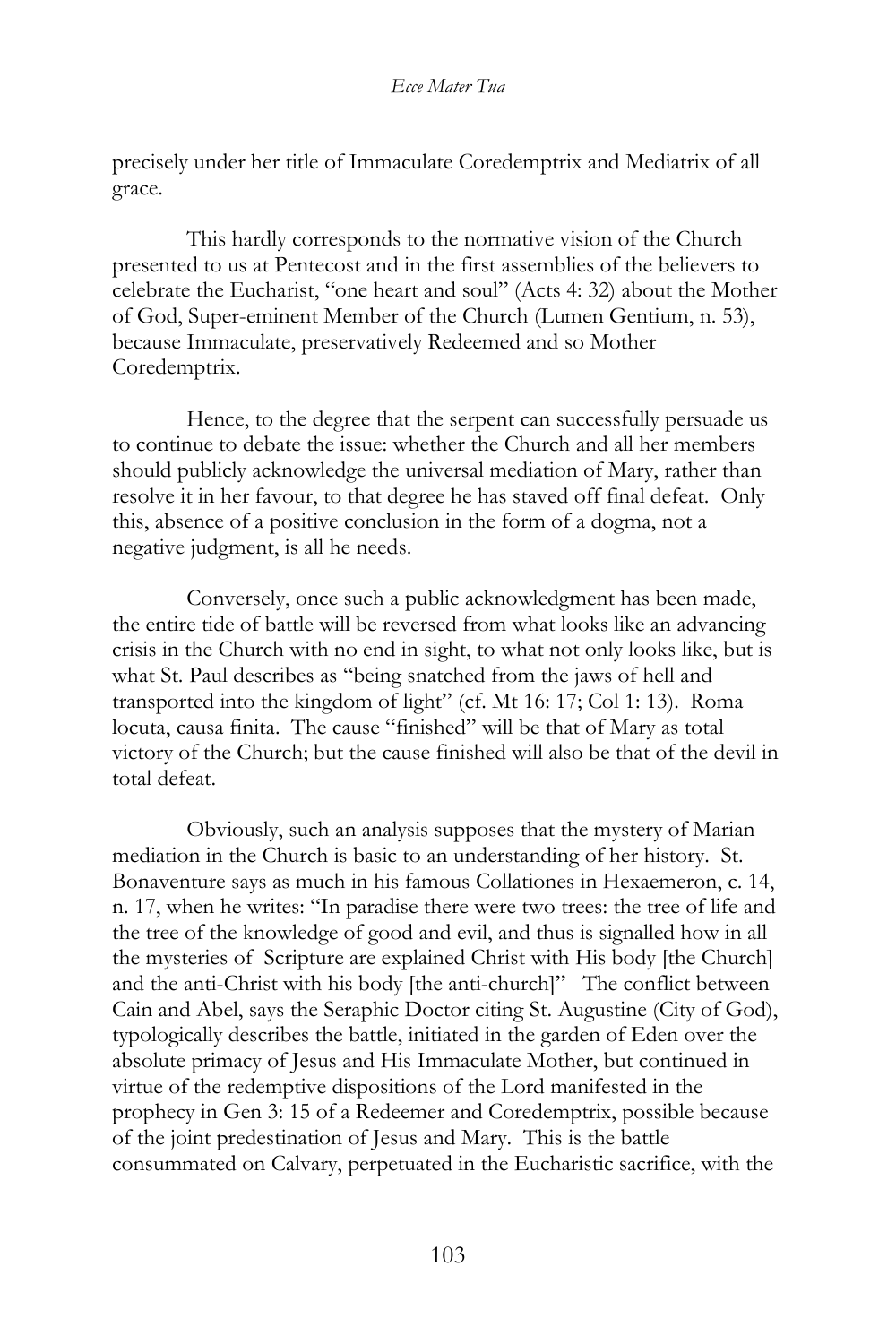offering of the Last Abel by the New Eve, the Real Isaac by the First Believer, prefigured by Abraham, "our father in faith".

In this regard the Seraphic Doctor tells us (Collationes in Hexaemeron, c. 13, n. 20) that in one way or another Mary is to be discovered in every verse of Scripture because of the unique role she plays as Mediatrix in this great drama: in giving birth to the price of our redemption, in offering on Calvary the price of our redemption, in being in the Church absolute proprietress of the price of our redemption (protulit, persolvit, possedet pretium redemptionis nostrae: cf. Collationes in septem donis Spiritus Sancti, c. 6). If not verbally, in fact the Seraphic Doctor has here described the universal mediation of Mary in virtue of her Immaculate Conception at the moment of the Incarnation (divine Maternity), at the moment of redemption consummated on Calvary (coredemption), in the time of the sanctification of the Church and believers (mediation of all grace).

The victorious prosecution of the struggle in the glorification of the Church is accomplished in a certain order and according to a certain arrangement of the persons involved: of Christ, of Mary, of the Church and of her members. St. Bonaventure formulates this order thus: the Virgin Mother is our Mediatrix with Christ as Christ is our Mediator with the Father (cf. III Sent., d. 3, p. 1, a. 1, q. 2). This is because our only way to the Saviour is through her by whom He first came and continues to come to us (cf. Commentarius in Evangelium Lucae I, 70). For the Saviour-God she is "gate to earth"; for us sinners, singly and assembled, she is "gate to heaven". Or still more practically the Seraphic Doctor tells us that the praises of Mary during Our Lord's public ministry, when he was accused of being in league with Beelzebub, prince of devils, both by that good woman and by our Lord, are intended to reveal to us how the gifts of the Holy Spirit in Mary are in net contrast with the opposite seven vices of Satan in the enemies of Christ leading them to blaspheme the Holy Spirit. From this horrendous slavery there is no liberation except through the Virgin full of the Holy Spirit (cf. Commentarius in Evangelium Lucae, II, 58-63).

Practically, this translates thus: we can only know and understand Jesus and the Church and participate efficaciously in the battle between Christ and the anti-Christ to the degree that 1) the Immaculate Coredemptrix-Mediatrix of all grace is operative in the Church and in the lives of each of us; and that 2) we consciously and willingly and deliberately and unconditionally cooperate with her. This is what is meant by total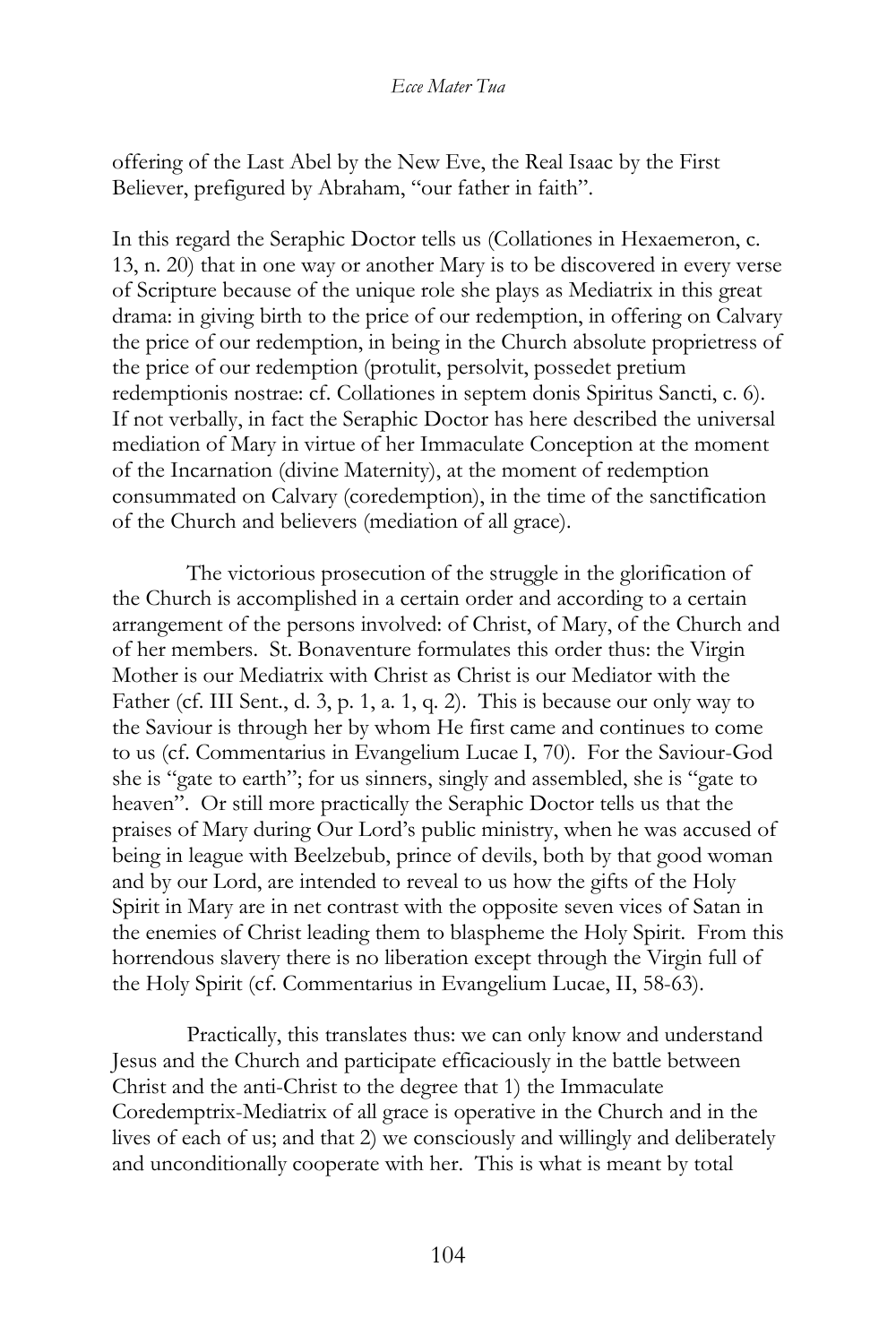consecration to the Immaculate Heart. The attempt to serve the Church and to "know the surpassing love of Christ Jesus" (cf. Eph 3:19) with neglect of the second condition and worse with grudging acknowledgment or even express repudiation of her maternal mediation can only aggravate an already advanced crisis of faith and introduce those so living more and more, not to Christ, but to the anti-Christ and his body.

We have enjoyed hearing over the past few days a wonderful overview of the mystery of Marian coredemption in theology and in the history of theology. This stupendous mystery of the Immaculate Coredemptrix on Calvary and at the Altar (Arnold of Chartres) is the very centre on which turn all her other activities as Mediatrix in the Church: Advocate and Mother in so unique and powerful and indispensable a way. In a comprehensive way this overview is a description of the Immaculate Virgin's precise place in that fundamental strategy designed in heaven to make possible our effective cooperation in that plan of battle. In a word her preservative redemption in view of the foreseen merits of her Son and Saviour is the active, personal instrument of our liberative redemption and cooperation. The coredemptive mediation of Mary Immaculate, foretold by Simeon in the prophecy of the sword to pierce the Mother's heart enables us to discern "the thoughts of many hearts" (cf. Lk, 2: 35), viz., of their faithful cooperation or want of cooperation in filling up what is lacking to the sufferings of Christ for the Church (cf. Col 1: 24). What is true of individuals is true also of communities.

Filling up what is lacking to the sufferings of Christ for the Church might be summarized in a single phrase: total consecration to the Immaculate Heart. The grounds for this observation are to be found in the New Testament as well as in many private revelations accorded to the Saints, precisely in two shining examples: St. Joseph (cf. Mt 1: 18-25) and St. John the Evangelist (cf. Jn 19: 25-27). The virginal spouse of the Immaculate illustrates what that consecration to the Immaculate Heart means in reference to the Mediatrix of all grace as Theotokos. The beloved disciple represents what that consecration or filling up what is lacking to the sufferings of Christ for the Church means in reference to the Mediatrix of all grace as Coredemptrix. In both cases consecration centres on the redemptive sacrifice of the Son of God become the Son of Mary and so Son of Man (Adam), as the Redeemer pointed out on the night before He died (cf. Jn 17: 1-25). Consecration to Him and so through Him to the Father on our part is conditioned by consecration to the Immaculate and so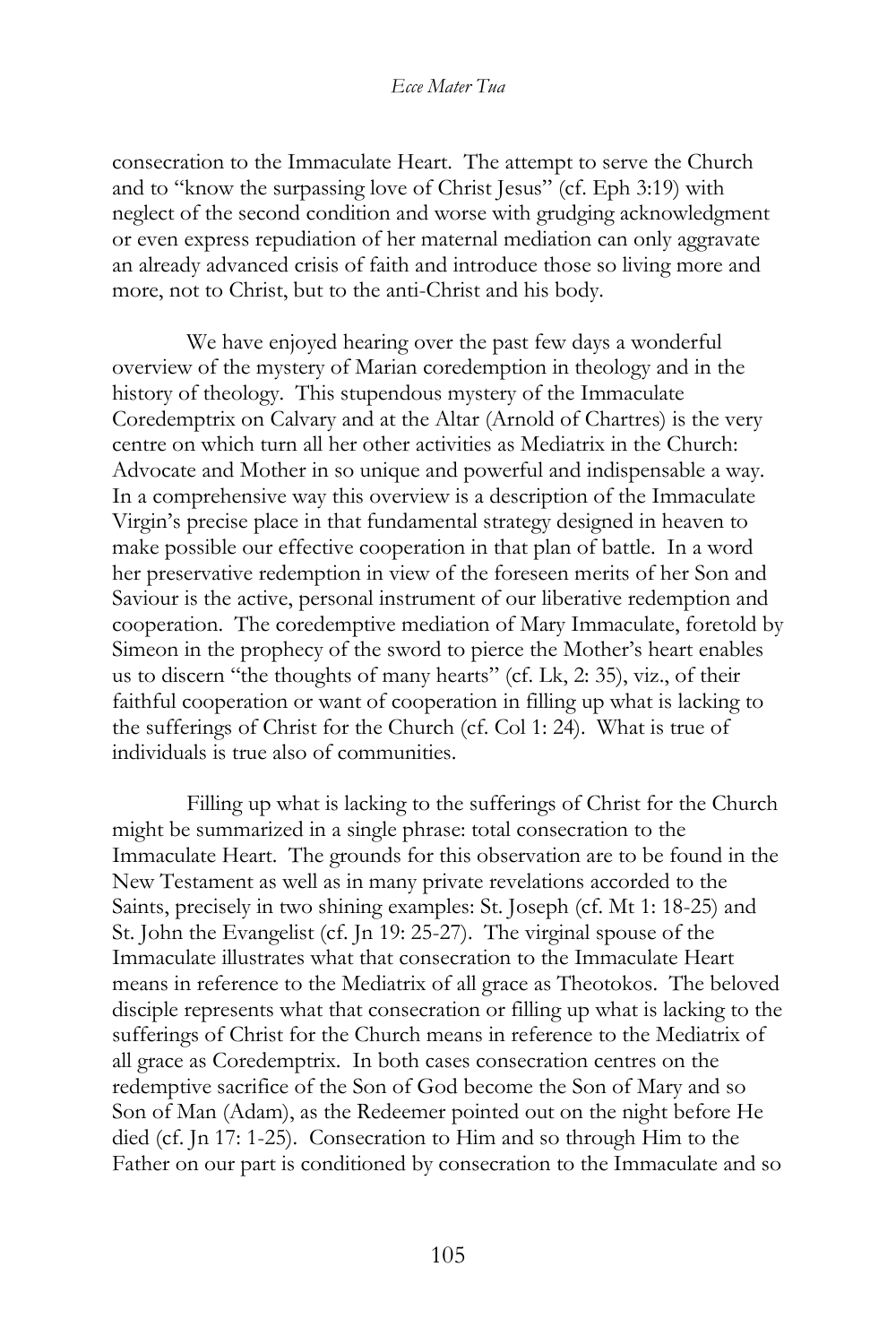through Her to Christ. This is what St. Bonaventure means when he tells us that Mary is our Mediatrix with Christ as Christ is our Mediator with the Father. This, it may be noted is one of the earliest ways of recapitulating in a few words the entire theology and spirituality of St. Francis of Assisi.

Let us see how the current situation of the Church appears in the light of this mystery and in the light of the history of the Church and of the human family interpreted as St. Augustine and after him St. Bonaventure understand the guiding principle of all history embedded in the prophecy of Gen 3: 15. In the light of this approach we shall see why the counsels of those who would wish to silence all promotion of this mystery because equivocal or because something purely marginal to the Church today are erring counsels and why active promotion of this mystery must become part of the present agenda of the Church.

## *The fact of a Marian issue in the Church Today*

I do not think very many people would seriously attempt to deny that the Church, particularly in what for many centuries has been known as the Christian West, is in a state of crisis. One may argue over the choice of term to describe a condition not exactly ideal or normative. But that the word "crisis" does describe the present condition with some degree of accuracy is generally conceded. Since most of us here are quite familiar with the components of what makes up this "crisis" it will suffice merely to list a number of the more important of these, and then go on to some more precise considerations drawn from the mystery of the Church and of its history, to enable us to go on to a second consideration: the centrality of the Marian issue as coredemptive.

# *Crisis as a fact of life*

Whatever the formulation, an accurate delineation of what is meant by crisis in the Church (in the west) today would include the following elements:

- crisis of faith: Satanism; atheism, syncretism ("new-age"), false ecumenism, denial of truths of faith; chaotic theological formation; poor and sometimes bad catechesis and preaching;

- crisis of vocations: loss of priests, absence of new vocations, closing of seminaries, chaotic religious life; sale of monasteries and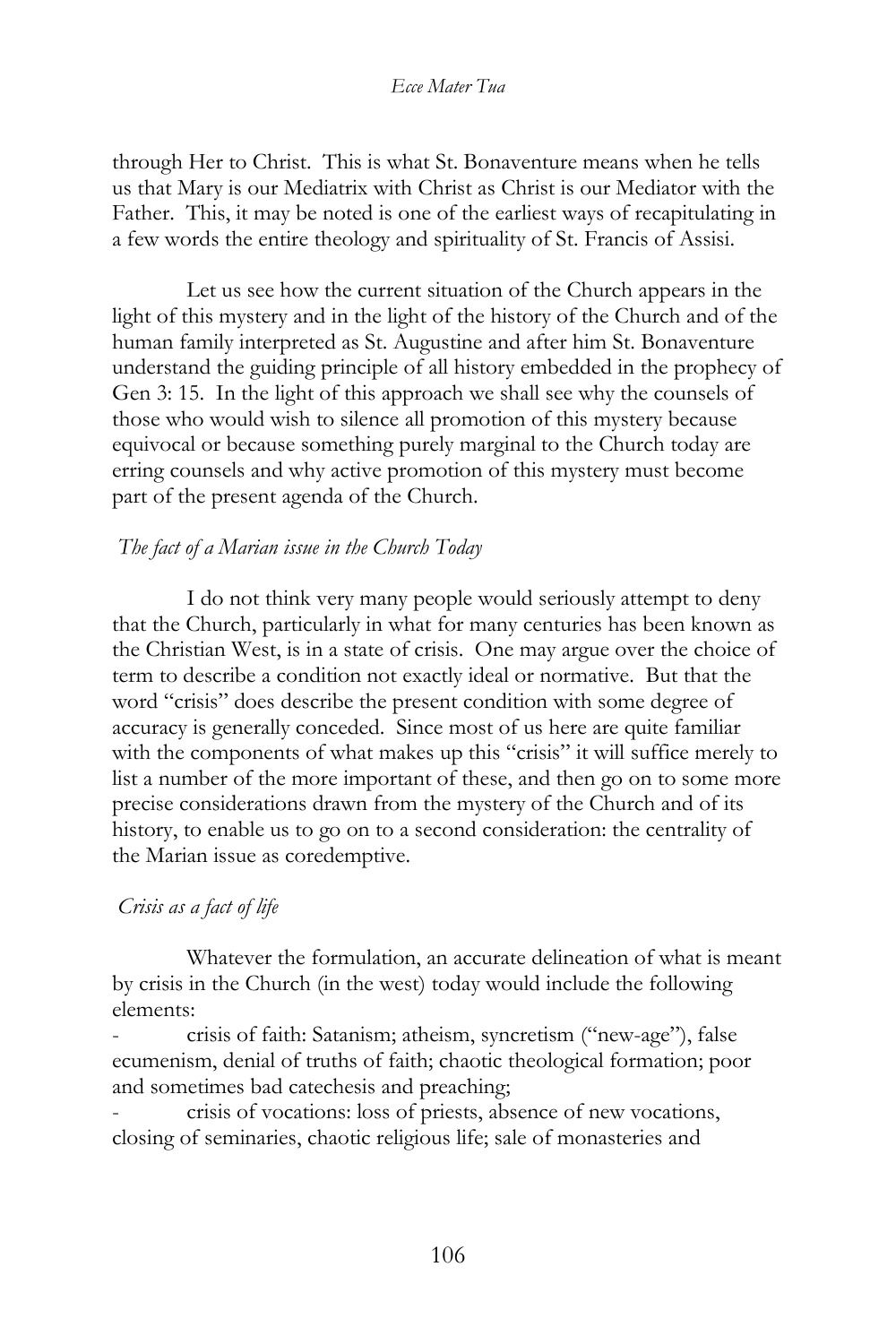convents, feminization of the Church and especially the clergy; use of church administrative organs to subvert belief and discipline;

- crisis of prayer and of penance: plummeting figures for Sunday Mass attendance, for confession, for praying rosary; unauthorized liturgical innovation; closure and razing of church edifices (or sale for profane use), hedonism, consumerism and Sunday commerce;

- crisis of morals: loss of sense of sin; widespread practice of contraception among Catholics; higher divorce rate among Catholics than among non-Catholics, pansexualism, nudism, pornography, filthy language, abolition of public moral standards

- crisis of social order: legal positivism, prioritisation of commerce and industry, disintegration of family, legalization of "same sex marriage" hunger, economic discrimination;

- crisis of family: infidelity, separation, divorce, co-habitation, homosexual marriage, pre-marital sex;

- crisis of life: abortion, contraception, euthanasia, war, genocide, terrorism;

- crisis of youth: drugs, sexual indulgence, pre-marital sex, sodomy, aids, pedophilia.

One may be tempted to remark that this resembles the typical laundry list of the professional moralist or apocalyptic preacher. But closer examination will bring to our attention a single factor in a sense linking all these disparate phenomena and providing the starting point not only for understanding how so tragic a situation should have come to pass in what was not so many decades ago a still flourishing part of Christendom, but also for perceiving the key to a happy resolution of the crisis. That factor is the mystery of Mary. Whether we consider the crisis of faith, or the crisis of vocations, or of prayer and penance, of morals, of the family, or of any of the many other areas that might be added, the crisis in the Church always occurs wherever and whenever the faithful, clerical and lay alike, abandon devotion to Mary, not only ritually but practically in the abandonment of chastity and humility. The recent clerical scandals afflicting the Church in the United States abundantly illustrate this observation.

Or in other words: crisis is a consequence of failure to marianize the Church, souls, and indeed the whole of human culture: not merely of the failure as a fact of life, tragic as this is especially among the clergy, but of an attempt to rationalize that failure by downgrading Mary Immaculate. Surely reflection of this kind prompted Pope Paul VI to once remark that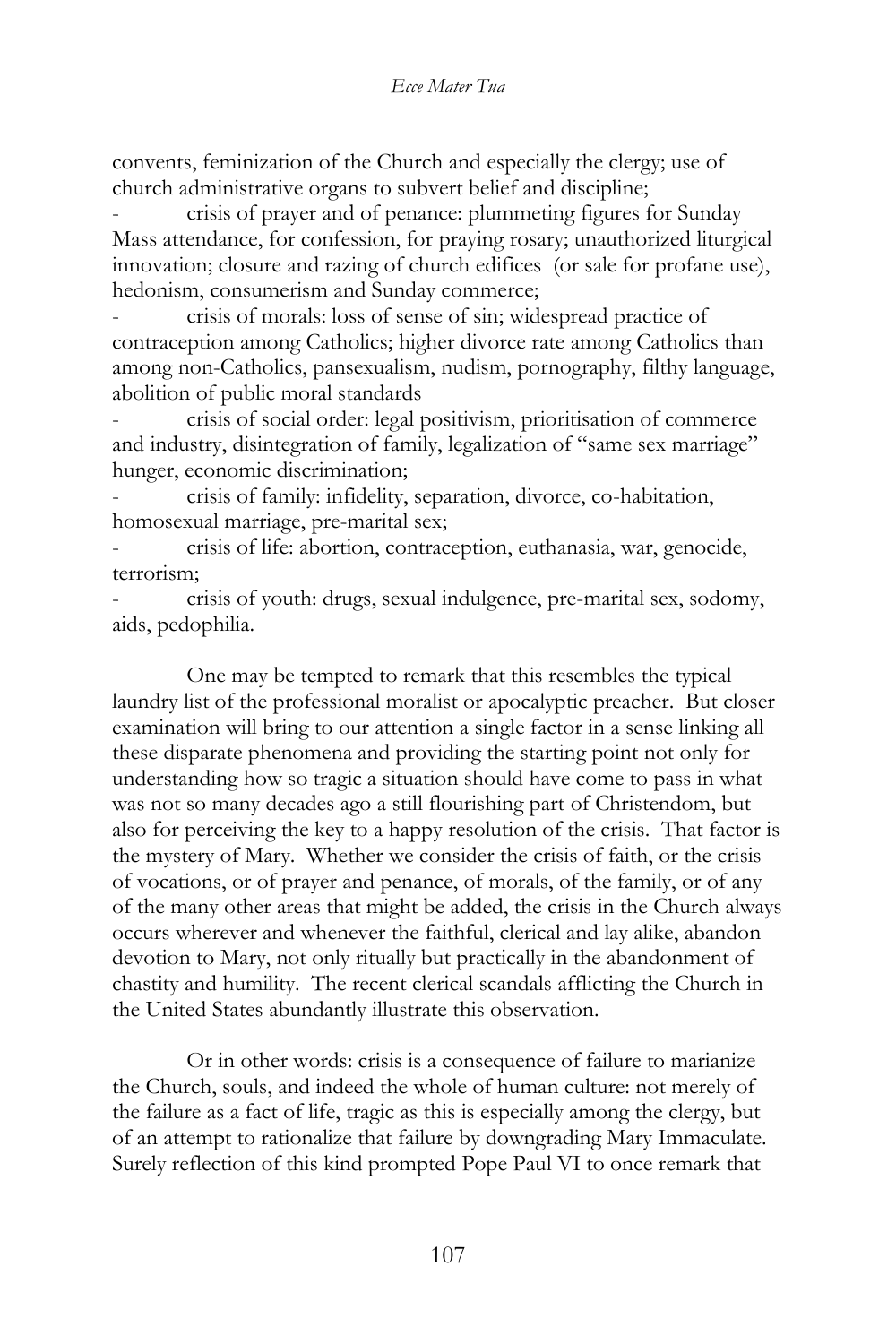one can smell the smoke of Satan within the Church, a thought akin to Chesterton's about "the little hiss that only comes from Hell". In one way observation of the crisis confirms this insight. Everything has been tried for 40 years or more to resolve the situation for the prosperity of Holy Mother Church and the salvation of souls, everything but prioritising marianization, or Totus tuus as key to the solution: not merely by one person (the Pope) or a few religious orders, but by the entire Church, formally, consciously, deliberately, with a Fiat matching that of the Immaculate.

Does not this tell us something? The smoke of Satan cannot be expelled except with the support and under the direction of Mary Immaculate. But with Her that purgation can be accomplished quickly and expeditiously. We may also confirm the principle still more clearly, and in the process understand why the mystery of the coredemption today is that Marian mystery germane to this particular moment of the crisis linked to the on-going battle between the Woman and the serpent in view of the rest of His brethren (cf. Apoc 12: 17).

## *Historical Perspective*

One of the most effective ways of testing the validity of this kind of observation on a current situation is to test it historically. Have there been in the past similar periods of crisis and was the Marian factor the crucial one in these, for better or for worse? The answer to both questions is affirmative.

Let us begin a brief survey with the rise of Christian culture in western Europe (whence the name Christian west to denote any culture anywhere organized along those lines) and the gradual leading role Latin Christianity assumed within the Church. That began not on the day of Pentecost, but long after, viz., after the conquest of the Christian-Catholic peoples of the near and middle east and north Africa by the Mohammedans and the beginning of the great schism of east and west in 1054, consummated with the sack of Constantinople in 1204. Before this period the centre of Catholic life was not in the west, but in the east and in Africa, where devotion to the Panhaghia understood as uniquely immaculate from her conception was already flourishing, but only in this form began to flourish in the west after St. Anselm of Canterbury and his secretary Eadmer. It is not unreasonable in this context to regard the well-known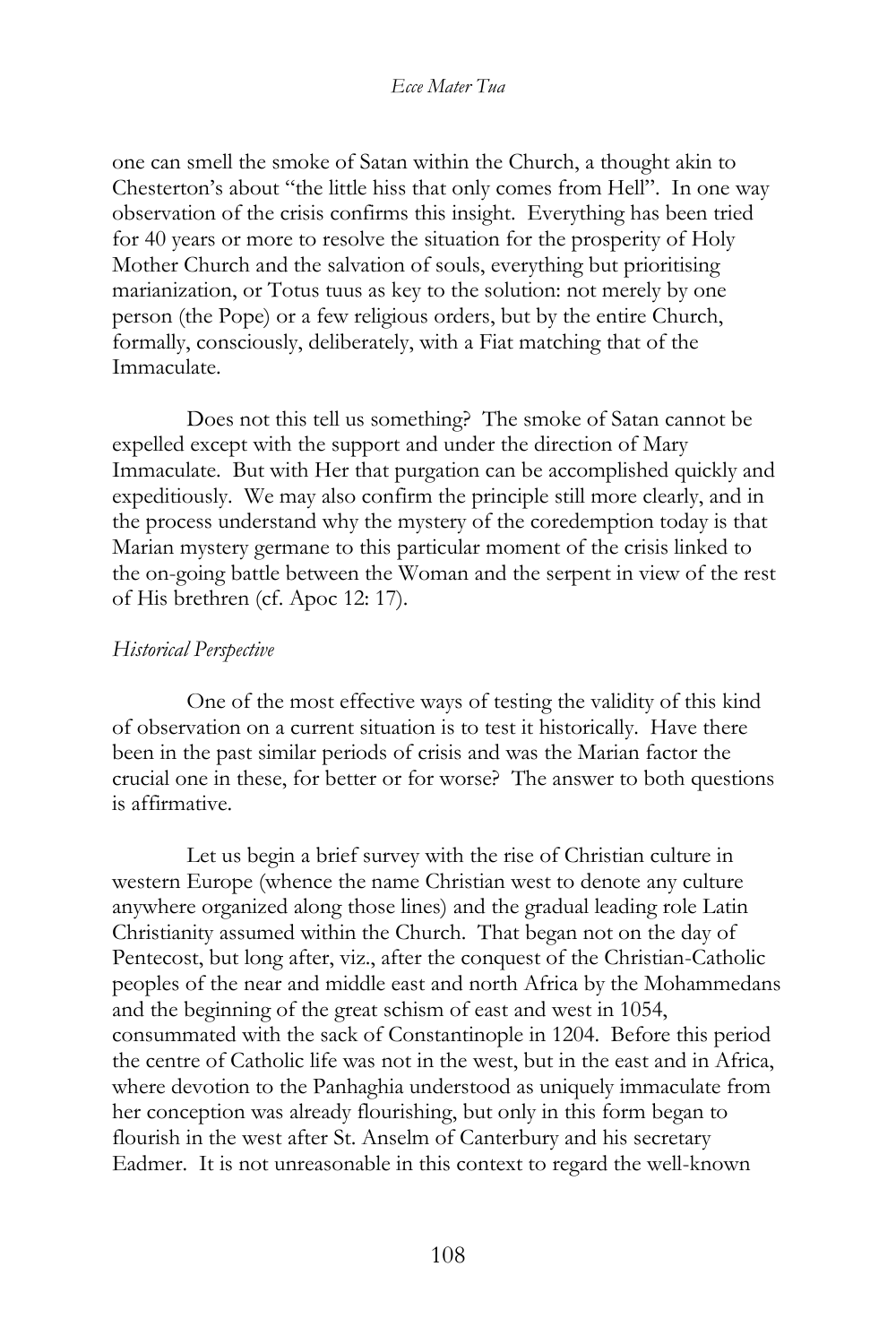Oratio 52 of St. Anselm in honour of the holiness of the Virgin "greater than which none could be in any possible world" ( IDEM, De Conceptu Virginis, 21) as a providential statement of the key to any christianisation: the Fiat of the All Holy Theotokos. Fully expounded the Panhaghia is personally defined by her first moment, her Immaculate Conception. We need not be concerned that St. Anselm himself did not see or work out all the implications. In synthesizing the Marian tradition of the west and of St. Benedict in particular at this juncture of history, he also laid down the principle by which theoretically and practically the unique role of the Immaculate Mediatrix would come to be acknowledged or challenged in the history of the second millennium.

What brought about the shift in the religious-cultural axis from east to west? In the east a negative factor, which we might sum up in one word, the triumph of iconoclasm in the Islamic conquest of the Christian east, a conquest facilitated by the popularity among Christian believers of monophysitism, or what today we might call a Christus solus soteriology, or more exactly, a form of the "anti-Marian" syndrome, the little hiss from hell.

But that by itself would not have translated into the rise of the Christian west, even with the success of the Frankish empire in resisting the Muslim advance from Spain, or of the crusades later in halting the advance of the Muslims into Europe from the East. That required not only a completion of the work of evangelization of Europe, but also of a twopronged renewal and consolidation of the Church in relation to the state (read "empire") or civil power and in relation to her own holiness.

The first was carried out with striking success by a series of Popes between St. Gregory VII and Innocent III, and made the difference between a Christian order and what today is called "secularisation" (of which perhaps the Emperor Frederick II is an exceptional symbol, to be followed by Philip the Fair of France inaugurating a reversal of direction ultimately culminating in exactly this). And yet precisely during the Pontificate of Innocent III Christ himself, ordering St. Francis from the Crucifix of San Damiano in Assisi to "repair His Church because it was falling down", would describe the condition of the Church as one of imminent collapse, viz., in crisis. Whatever did He mean? The external, or social, institutional aspect of the Church was imposing. But within that social order there existed critical situations, which if not corrected, would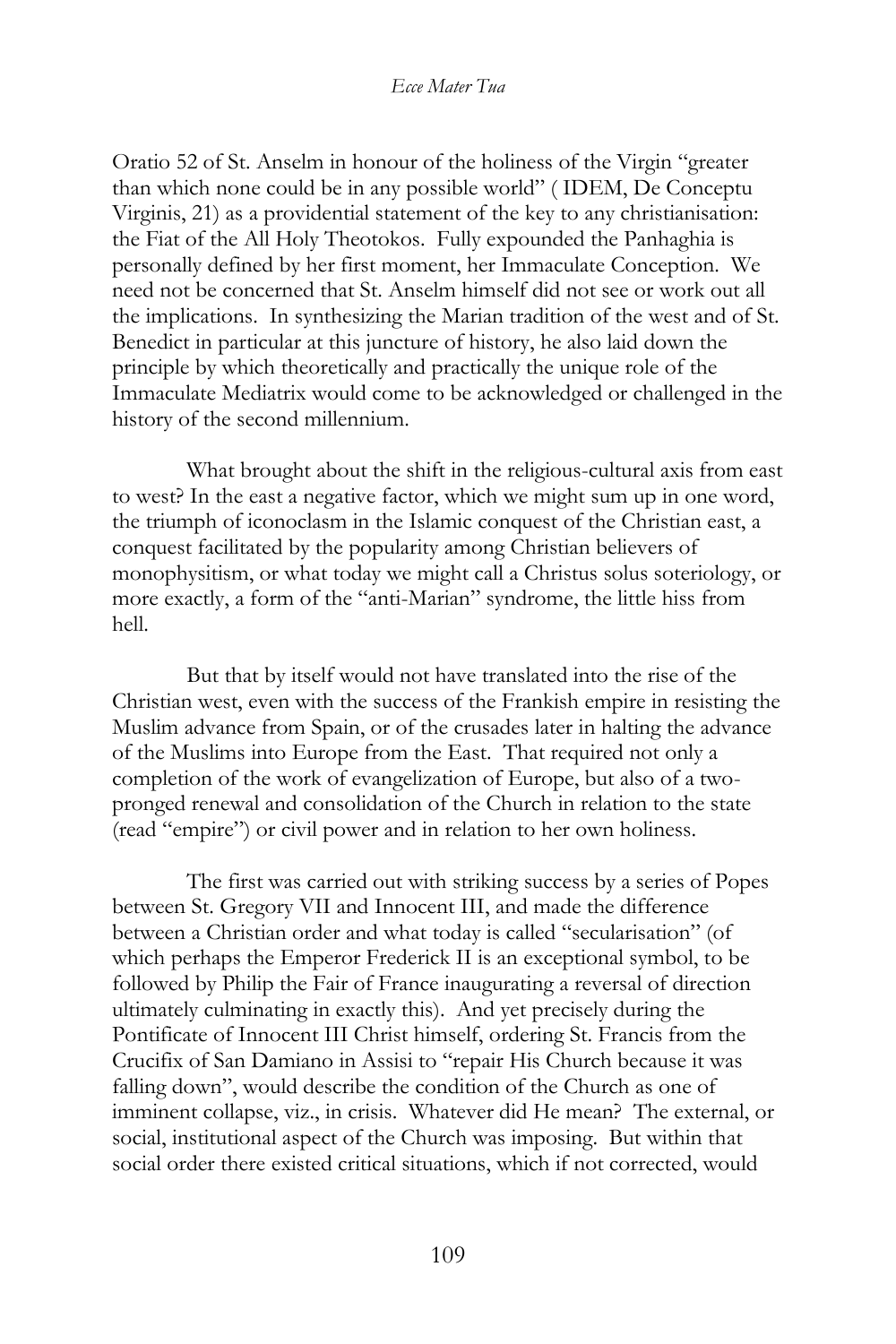lead to a rapid collapse of the entire edifice, as was made clear to Innocent III in his dream showing St. Francis holding up Lateran. The crisis of faith (Puritanism, or a western version of false soteriology) centring on a denial of the Real Presence of Jesus in the Eucharist, in Italy and southern France was acute. It involved a heresy whose immediate consequences in the moral order were disastrous and according to St. Bonaventure inhuman: the radical denial of the nature of matrimony and the identification of blessedness with self-indulgence of the ego. It was already clear to the Popes that the mind-set fueling this crisis was radically anti-clerical, thriving on the publicity given to clerical scandals and clerical materialism.

That mind-set at its root was anti-Marian, more exactly specifically anti-Marian mediation. The contrast is nowhere so plainly reflected as in the confrontation of St. Bernard with Berengarius over the mystery of the Eucharist and then with Abelard over the relation of faith and reason in theology. In both instances the mysteries of faith are characterized primarily by a Marian mode because Mary is Mother of the Church, whereas denial of these mysteries turns on the rejection of this premise. The collapse of the Church threatened precisely by the failure to deal with the essential point in a practical way: the anti-Marian mentality in many places was overtaking the Marian. When St. Francis addresses the Mother of God, the fore-chosen of the Father, consecrated by him with the Son and the Holy Spirit, to be the "Full of grace", in whom is "all Good", he salutes her (a kind of gloss on the original Ave, gratia plena, Dominus tecum) as "His palace, His dwelling, His tabernacle, His vestment, His handmaid, His Mother", this should signal to us what makes the difference between a house of God standing or falling down: the degree of identity or lack thereof with the Immaculate Temple of the Holy Spirit. Mary's presence or absence in the Church and the life of her members is absolutely the Issue in every phase of the Church's history.

According to numerous scholars the Protestant reformation would have occurred three centuries earlier leaving western Christian culture still born, had it not been for the stupendous work of two Marian saints, Dominic and Francis, in renewing the Church from within, and expanding it without via dynamic missionary work throughout the world. According to St. Bonaventure the mystery of Mary, our Mediatrix with Christ, as Christ is our Mediator with the Father, stands at the heart of Francis' theology, spirituality and missionary zeal. The 13th century may have with a certain exaggeration been described during the neo-scholastic revival of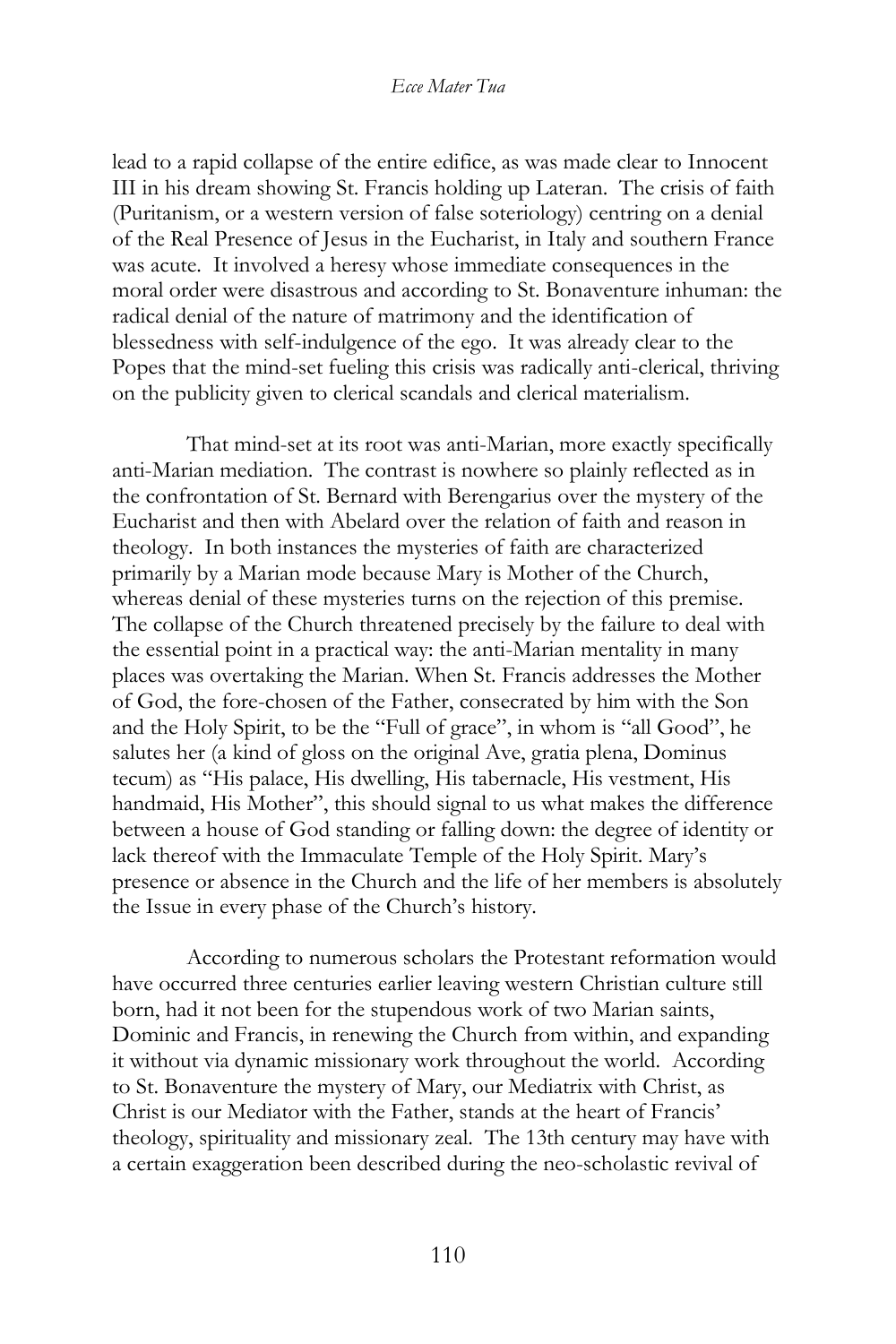the last century as the greatest of centuries. But there is no doubt that the turn-about in the fortunes of the Church in the west during that century, and the almost unique golden age of theology is something more than a merely natural accomplishment. The hand of the Mother of the Church is evident here. It is she who made it possible for Francis to be perfectly conformed to Christ and so support the Church, for St. Dominic to be so effective a preacher and catechist among heretical factions. Her involvement will become even more so in subsequent events.

At the beginning of the next century, the 14th, we may note a series of interesting coincidences. Bl. John Duns Scotus launched his now famous theological explanation and defence of the Immaculate Conception, radical metaphysical basis of Mary's mediation as Mother of God-Coredemptress and as Mother of the Church. And while he was in a sense risking his theological reputation for the sake of the Mother of God, he also was courageously witnessing the truth of the petrine primacy against the first serious challenges since the resolution of the investiture crisis two centuries earlier. Signs of the times! Opposition to the Immaculate Conception, at first theological, soon took a more subtle form, in the emergence of nominalism, both at the level of metaphysics (doubts about the possibility of creaturely cooperation in the work of redemption) and at the level of politics (doubts about the common law of Christian civilization and about the primacy of the Pope versus conciliarism during the great western schism).

This sketch, even if brief, is enough to enable us to put both the tragic success of the Protestant reformation and the relatively incomplete successes and losses of the so-called Catholic counter-reformation in Marian perspective. Without the slightest doubt Church reform was in order, because the crisis to which Our Lord referred in His conversation with St. Francis in 1206, had recurred. But the Protestant version of reform was a false version, precisely because organized around the systematic rejection of Marian mediation, and therefore of any other form of cooperation, either by the Church (hierarchical-sacramental) or by believers (good works) in the subjective redemption. Wherever protestant reformers, especially Calvinistic, succeeded in persuading a nation to abandon Marian-Catholic spirituality based on the mystery of her unique cooperation or mediation in the work of redemption, there they succeeded in detaching permanently a local Church from Rome. Where the defenders of Catholic tradition organized their efforts, in theory and in practice, around the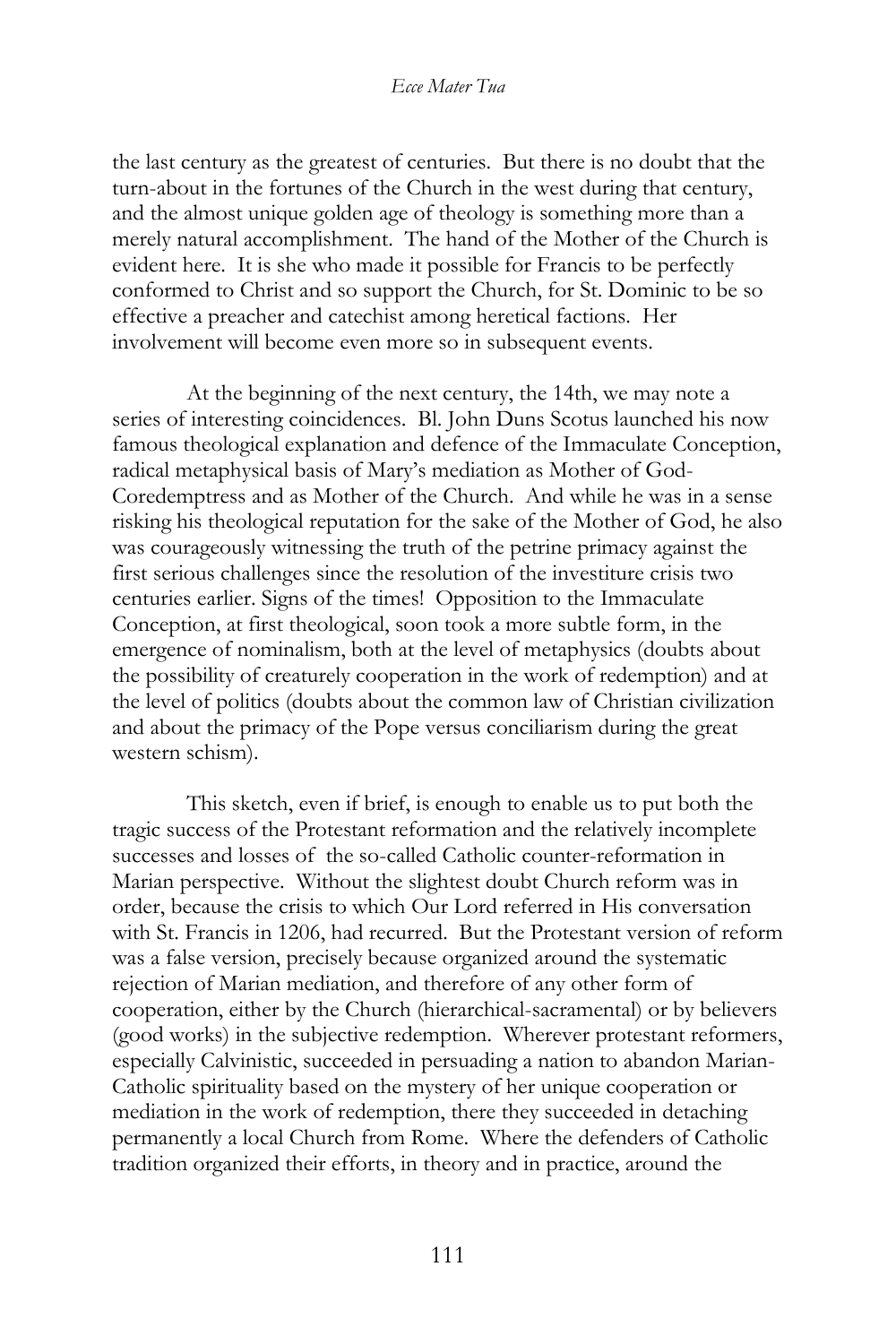mystery of the Immaculate Mediatress, there they succeeded in keeping whole nations loyal or in bringing them back to the unity of faith. Not only, but in the new missions opened in Mexico and the rest of the Americas, the intervention of the Immaculate at Guadalupe in 1531 guaranteed a success far out-weighing the losses in northern Europe. The further victory at Lepanto, fruit of the intervention of Mary Immaculate in response to who knows how many Rosaries, guaranteed the external structures of Christian civilization in the west to the recent present.

If only briefly, I wish to call attention here to the providential role of Bl. John Duns Scotus in readying the theological basis of Catholic response to the challenge of the enemy, viz., the mystery of the Immaculate Conception, in conjunction with his contribution to Eucharistic theology and to the place of petrine primacy in ecclesiology. Calvinists in particular recognized the significance of this contribution in their violent efforts either to exterminate his memory in England or vilify his scholarly reputation beyond redemption, as in the caricature of his name still heard wherever English is spoken, a "dunce" and a "dunce's cap", only to be matched by the parody on the words of consecration of the host: "hocus-pocus", and the epithet of derision for traitorous Catholics, viz., "papist", or "papalotrist". There are indeed questions other than the Marian involved in the split of western Christianity during the 16th century, but the controlling issue, particularly in relation to ecclesiology and to the theology of grace and justification, is the Marian. Resolve that and the reformation will be over.

No serious student will contest the facts recounted here. It is otherwise with the "reconstruction" of the facts along the lines of a history of the Church articulated on a Marian axis. Yet there is one curious fact about what appears to date to be in fact the lasting success of the Protestant reform and the lasting influence it continues to exert within the Roman Catholic Church and Orthodox churches. That success in great part is due to the rapid and unanticipated defection of England from Rome in 1534 to become in adopting the most virulently anti-Marian, iconoclastic and most systematic (speculatively and institutionally) version of Protestantism, the Calvinist, the prime historical agent of a world-wide impact of the Reform. Cardinal Newman rightly perceived the anti-Marian character of that impact as the radical solvent of faith in the divinity of Mary's Son, in His redemptive sacrifice, and hence the prime instrument for what that great Cardinal in his Biglietto Address on being notified of his elevation to the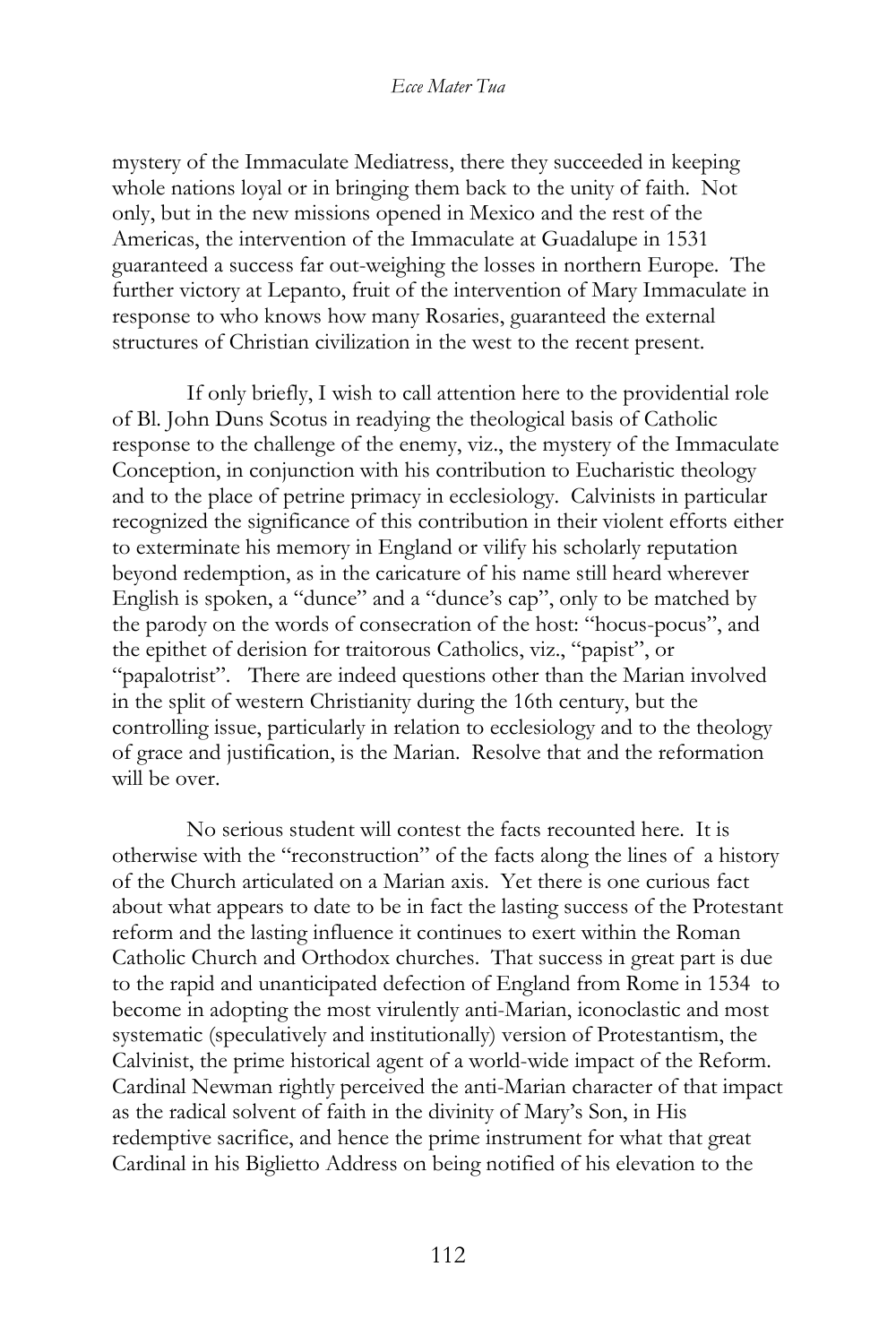Cardinalate (1879) called the greatest success of Satan ever: the secularisation of western Christendom. That "success", consisting in the formal repudiation of the dogmatic principle as the basis of western culture was obtained, not so much by direct promotion of a repudiation of the dogmatic principle as by a subtle manipulation of a pragmatic mind-set prioritising the socially relevant as the essence of sanctity. The distance from this to a humanly speaking irreversible, radical secularisation and the legitimacy of a dogma-free virtue, that is to say, ethics without the faith of Mary Immaculate in the Incarnation and Redemption, and without her mediation, is a very short and easy step. After all dogma, the rosary are so useless, and philanthropy so relevant. This tragedy, the good Cardinal remarked, will only be reversed by a miracle, one he could not describe exactly, but one he was sure would be coming. We may add one which will be Marian in mode.

On the eve of the reformation no other country of the Catholic west was in such good condition, spiritually and culturally, as Mary's Dowry (cf. E. Duffy, The Stripping of the Altars, New Haven 1992). How was so radical a change accomplished as it were "over-night"? The answer is: the master-liar, the enemy of the Woman who owned England, cleverly manipulated, and those manipulated let themselves be manipulated because they did not consult their true "Advocate and Queen". At the crucial moment, 1534, the moment the English Bishops (except for St. John Fisher, like St. Thomas a Becket nearly four centuries earlier, who suffered martyrdom for his refusal to participate in the tragic event fatally compromising the future of the Church and Catholicism in England) signed an "agreed statement" for the sake of peace, three examples of an attempt to live the faith in a non-Marian or minimally Marian way: in Cardinal Wolsey, King Henry VIII and Archbishop Cramner, coalesced to permit, both in the religious and in the civil spheres, the complete reversal of that original entrustment of England to Mary.

At the risk of oversimplification (factual documentation can easily be found in any good history of the English reformation) such a non-Marian life of faith manifested itself under four attempts at integrating God and mammon: a greedy faith (in the Cardinal Chancellor Wolsey); a lusty faith (in King Henry VIII, who for the sake of a woman separated England from the Pope and rationalized divorce); a heretical faith (in Archbishop Cramner, secretly a Lutheran who believed in a future without the Mediatress of all graces); and finally a political faith (in the bench of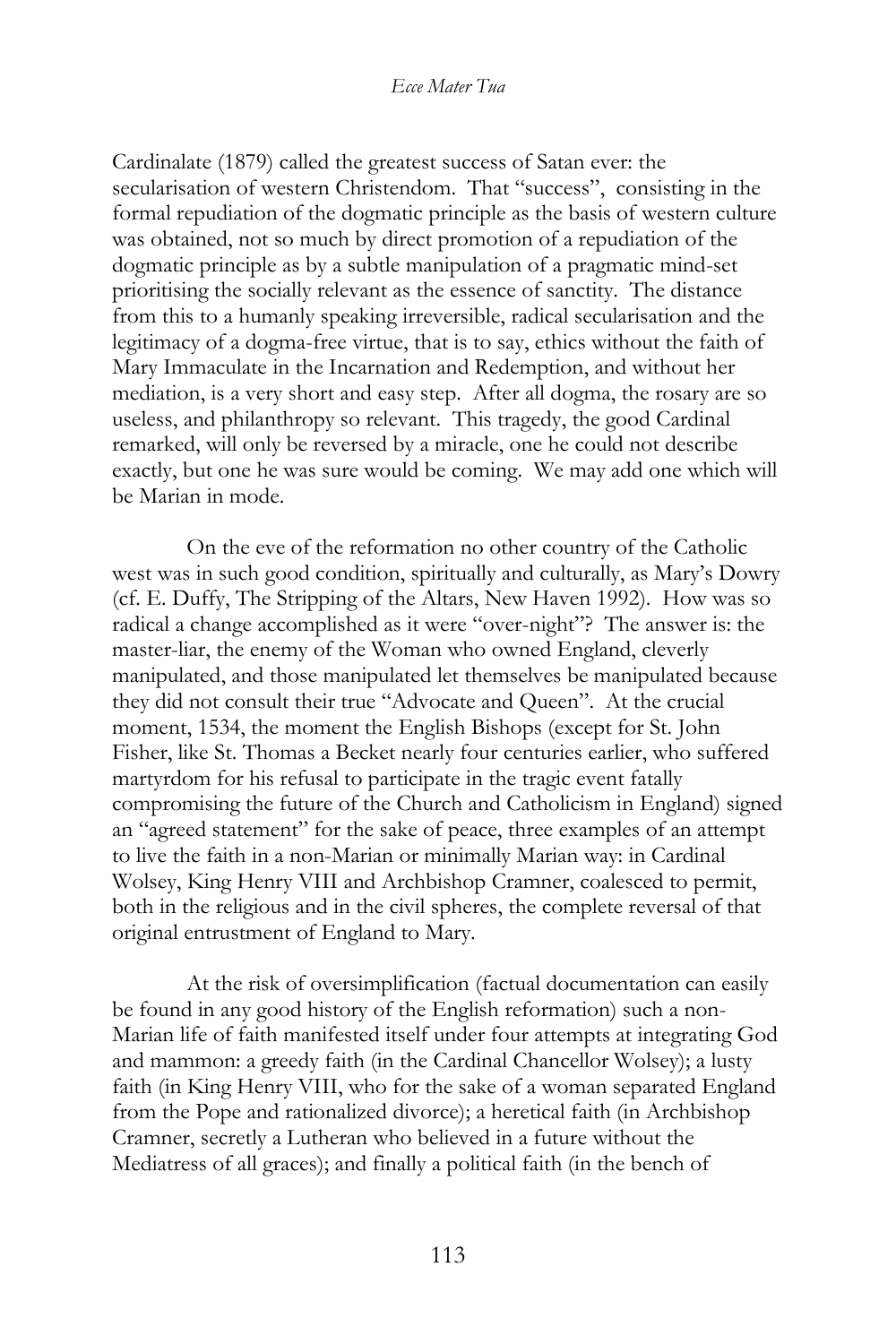Bishops who trusted more in diplomacy than the Rosary). In one way or another each one of these very talented actors in the play justified his role by an appeal to practicality, the need of the moment. And in the midst of all this "utilitarianism" can be clearly discerned "the little hiss that only comes from hell." And so piety in England no longer enjoyed the Virgin as "defender or advocate of the faith", but only a politician, symbol of a philosophy of life without Mary. Do we not also discern a certain parallel with the pragmatism rampant in all sectors of the Church today?

This is how England was successfully transformed from being Mary's dowry to being a major instrument for the Prince of this world in its secularisation, particularly with the founding and promotion of modern freemasonry in 1717, whose potential for confrontation with the Woman was realized actively in a new, more intense key in 1917. The great 19th century English Cardinal and scholar, Newman, in his aforementioned Biglietto Address tells us that during his lifetime he witnessed just this: the final consummation of this process of secularisation begun with the capitulation of the bishops to the politicians. Newman tells us that in externals at least, at his birth in 1801, England was still a Christian nation (even if not a Marian one), observing a great many of the pre-reformation conventions of a Christian society. At the time of his reception of the red had in Rome (1879) all this had disappeared. Such are the consequences of attempting to be Christian without being fully Marian. To be Christ-like, one must first be Mary-like (Pope Paul VI, at Bonaria-Cagliari, 1970).

The Woman has made this clear, here in Fatima, how the confrontation would end with or without her, and what both she and her Son expected of the Church and of all believers: not a faith conditioned by academic fashion, by greed, by lust, by political security, by personal preference, but a faith matching the Fiat of the Virgin: at Nazareth, on Calvary, in the Church. Such a faith is a faith lived in the spirit of prayer and penance-reparation, that is, in a coredemptive spirit. Satan's success rested neither on superior power, nor on clever conspiracy, but on convincing key players at the right moment so to govern as to make in theory and then in practice the rejection of such a coredemptive spirit, rooted in the rejection of the mystery of the Immaculate Coredemptrix, the operative factor for advancement in the cultural, social-political and even religious dimensions of human existence.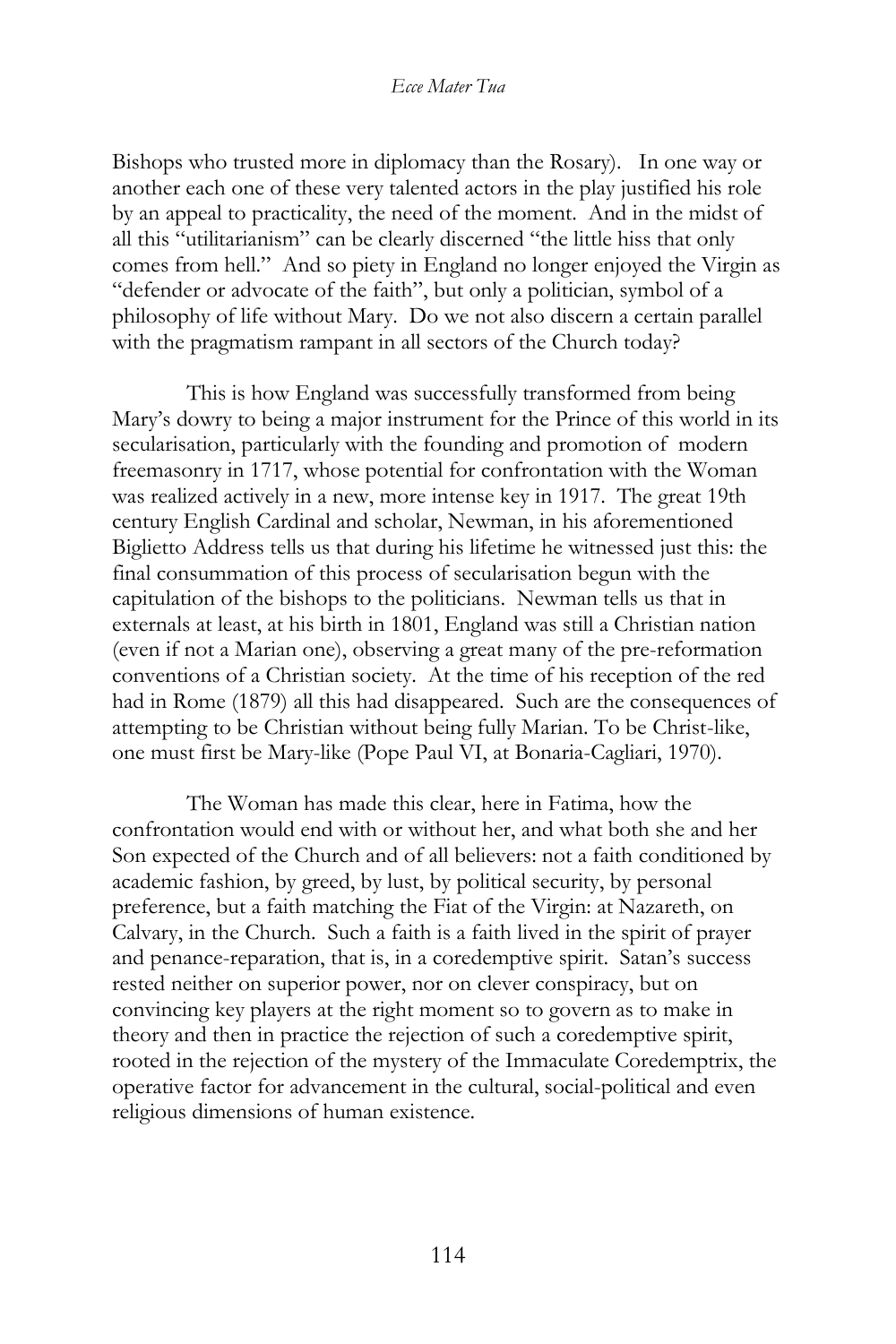The immediate consequences of this diabolical success, the radical repudiation of the mystery of the Immaculate Conception in the western land most responsible for the cultivation of this mystery in the rest of western Europe, especially France, were not long in appearing in England: stripping of the altars and icons, or violent repudiation of the Mass and Real Presence by transubstantiation and profound hatred of the Vicar of Christ as the harlot and beast of the Apocalypse, the three mysteries most defended by Scotus. Newman in his Apologia pro vita sua tells us that without subscription to these three points, no one can be a complete Protestant, and if one retains from youth a profound devotion to the Immaculate, as he did, he must end within the Catholic Church. Let no one be so foolish as to imagine history cannot repeat itself, if Mary is not acknowledged for what she truly is in God's sight: the Immaculate Coredemptrix. She is the only one who can salvage the situation, and make all the other useful programs fruitful. And it should not require many degrees in theology to realize that if the Church does not want her to help her way, she may not help.

Superficially, apart from the foregoing, the 17th and 18th centuries might seem to represent a kind of stand-off in the battle between the Woman and the Serpent for the heart of the western world. Reality in these centuries, however, is quite different. Beneath the surface on both sides preparations were being made for another confrontation, at first restrained, then violent in the French revolution and aftermath continuing to our days.

Here are some of the pointers to this jockeying for position. The loss of England, Mary's dowry, to the Church: from being one of the most Marian of lands England became not only one of the most anti-Marian, but perhaps the most effective agent rendering the Calvinist organized Protestantism a permanent feature of large segments of the west, often considered in the past as the immediate preparation of radical socialism. On the other hand the revival of the Church in Spain and France, in particular the Marian mysticism and theology throughout Spain and the Spanish speaking world (Latin America and the Philippines) and in the French school of spirituality culminating in the Marian apostolate of St. Louis Grignion de Montfort, in the 16th, 17th and 18th centuries served the cause of the Immaculate qua Immaculate in the same way as England in the 12th and 13th and 14th centuries served that very same cause.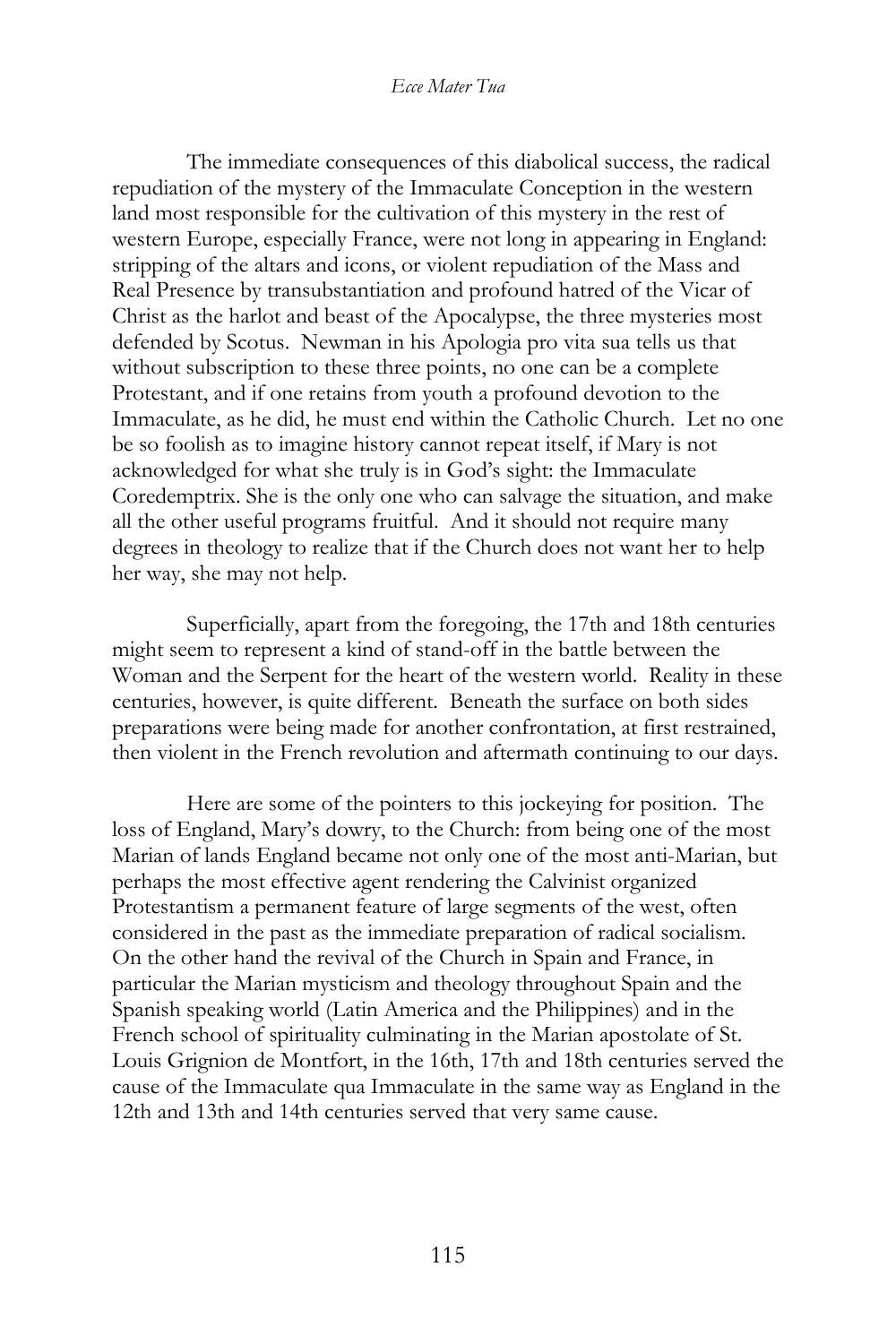Paradoxically, however, the Roman inquisition during the first half of the 17th century imprisoned Franciscans for preaching the Immaculate Conception. Later in that century the anti-Marianism of Adam von Widenfeld, an older German Catholic contemporary of St. Louis, taken up by L. A. Muratori, effectively rebutted by St. Alphonsus and his Glories of Mary, and not to be taken up again publicly within the Church until after Vatican II, revealed a subtle, but no less active presence of these currents of Marian minimalism within the Church after Trent. Nonetheless, notwithstanding the success of St. Alphonsus among the masses of Catholics throughout the world and reflected in the 20th century movement of Cardinal Mercier to promote a solemn definition of the universal mediation of Mary Immaculate (including the coredemption), within Church governing circles there remained a hidden presence of Marian minimalism. Witness the recently revealed proscription of the term "Coredemptress" by the Holy Office in 1747, analogous to the 17th century proscription of the Immaculate Conception. That continued presence contributed not a little to the impotence of the Church in preventing or recouping losses consequent on the Protestant reform, and more significantly effectively countering new secular ideologies taking the place and exercising the influence of Christian metaphysics in the minds and hearts of the faithful, indeed of large numbers of the Catholic clergy. All this severely weakened the Church on the eve of the French Revolution and favoured the complete secularisation of European (and North American) culture. Newman is an excellent witness to all this. In the wake of the relative success of the neo-scholastic revival after the dogmatic definition of the Immaculate Conception memory of this situation has faded almost to the point of oblivion. This is a reminder that the Immaculate is not merely one of many objects of theological reflection, she is after Her Son the teacher of our theology, without whose active involvement enthusiastically seconded by her students Catholic theology literally dies.

The explosion that was the French Revolution, preceded by the growth of freemasonry (founded 1717 in England) in France and rise of the "enlightenment", and its codification by Napoleon as the new common law of the entire world, meant not merely the fall of an ancient political regime, grown decrepit, but the installation of a culture and civilization based, not on the mysteries of faith as celebrated through the faith of Mary in the Church, but on a thorough-going secular regime in all the dimensions of human life. Catholicism was reduced to the level of a purely private, individual option. Heroic efforts to restore the Church were made after the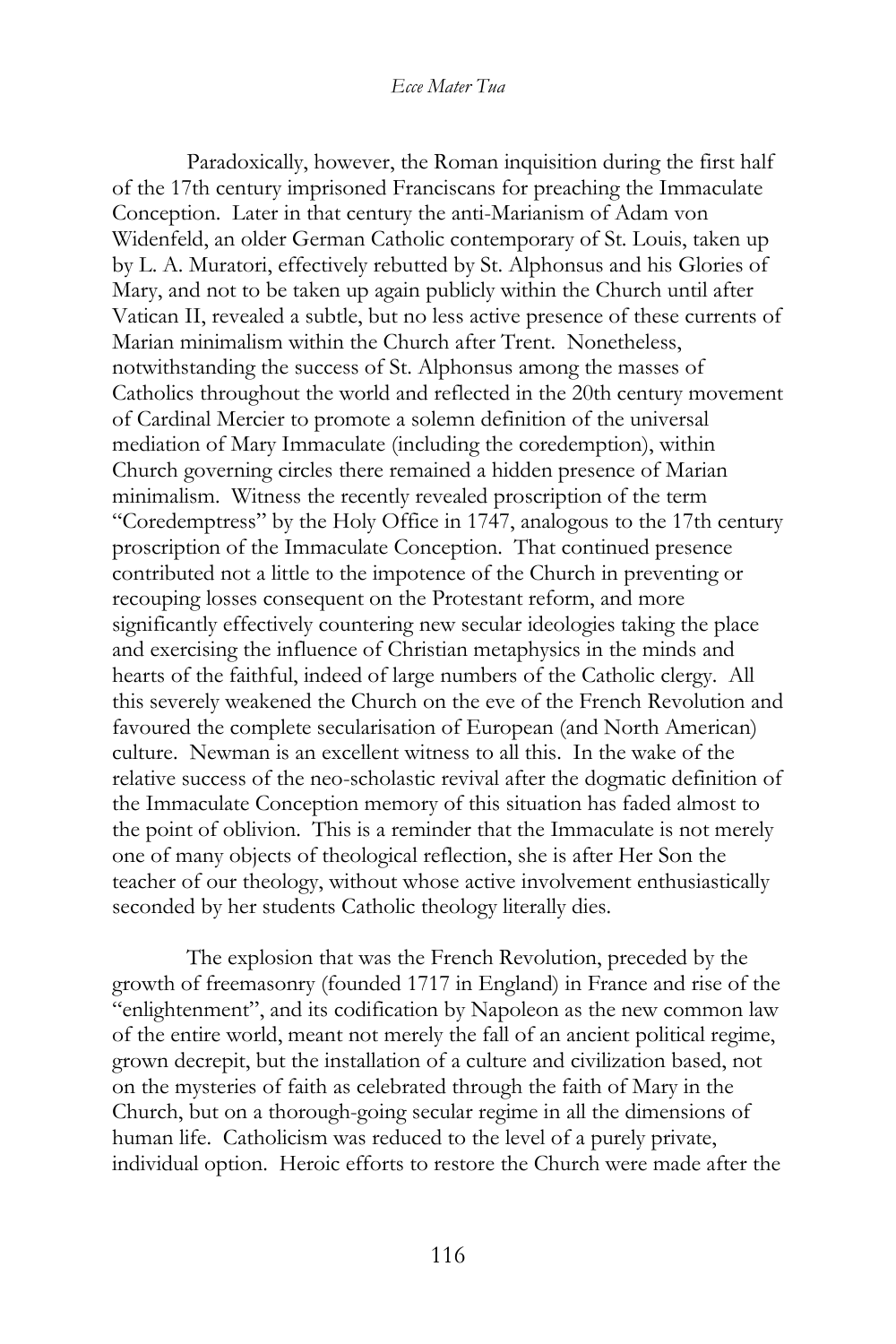end of the Napoleonic era. Only after our Lady's direct intervention at Rue de Bac and then at LaSalette was the courage found to do the only thing that could reverse the fortunes of the Church after 1815: solemnly define the Immaculate Conception, a move followed by the apparitions at Lourdes and elsewhere, and then despite the loss of the Papal States, was followed by a marvellous renewal of the Church in all aspects of its existence until the recent crisis began. Some have called this the Marian era par excellence.

The serpent, however, did not disappear entirely. In the rise of modernism, then the opposition to the Marian titles of Mediatrix of all grace and Coredemptrix, especially the latter, the "little hiss" could still be heard. This brings us to the importance of the theme discussed in so many conferences during this symposium: the mystery of the Coredemption. On the eve of Vatican II and since, willy-nilly, it was and has remained the issue of theology. It remains only to suggest why of all the aspects of Marian mediation, this one should during this particular crisis become the central one.

In all this the principle shaping the course of history, from Adam to the final blast of Gabriel's trumpet, laid down by the Seraphic Doctor, viz., the conflict between Christ and the anti-Christ, between the Church and the anti-Church or synagogue (in the patristic, allegorical sense of brood of the viper – St. John Baptist: Mt 3: 14) is shown to have, as the Seraphic Doctor teaches throughout his writings, a Marian or anti-Marian mode. Newman saw this most clearly [cf. "The Glories of Mary for the Sake of Her Son", in Discourses to Mixed Congregations, London 1899, pp. 342-359, here 348]. The Arian-Nestorian denial of the divinity of the Son of Man, viz., the Son of Mary and so of Adam, "consubstantial" with us in time, as in eternity "consubstantial" with the Father (cf. Leo the Great, Letter 31), could only be resolved by confessing the Theotokos, which is exactly what happened at the Council of Ephesus in 431. Failure to do this could only lead to a victory of the Prince of this world. The same thing is true at the time of the Reformation and in its immediate aftermath: denial of the title Immaculate Mediatrix ensured defeat of the Church.

Conversely, its enthusiastic and practical affirmation led to the victory and prosperity of the Church. Let us not be ashamed to say: victory. For in this struggle success is very much a sharing in the victory of Christ over Satan on Calvary. That participation is via the mediation of Mary, or it is NOT! What we must further observe here is this: at Trent the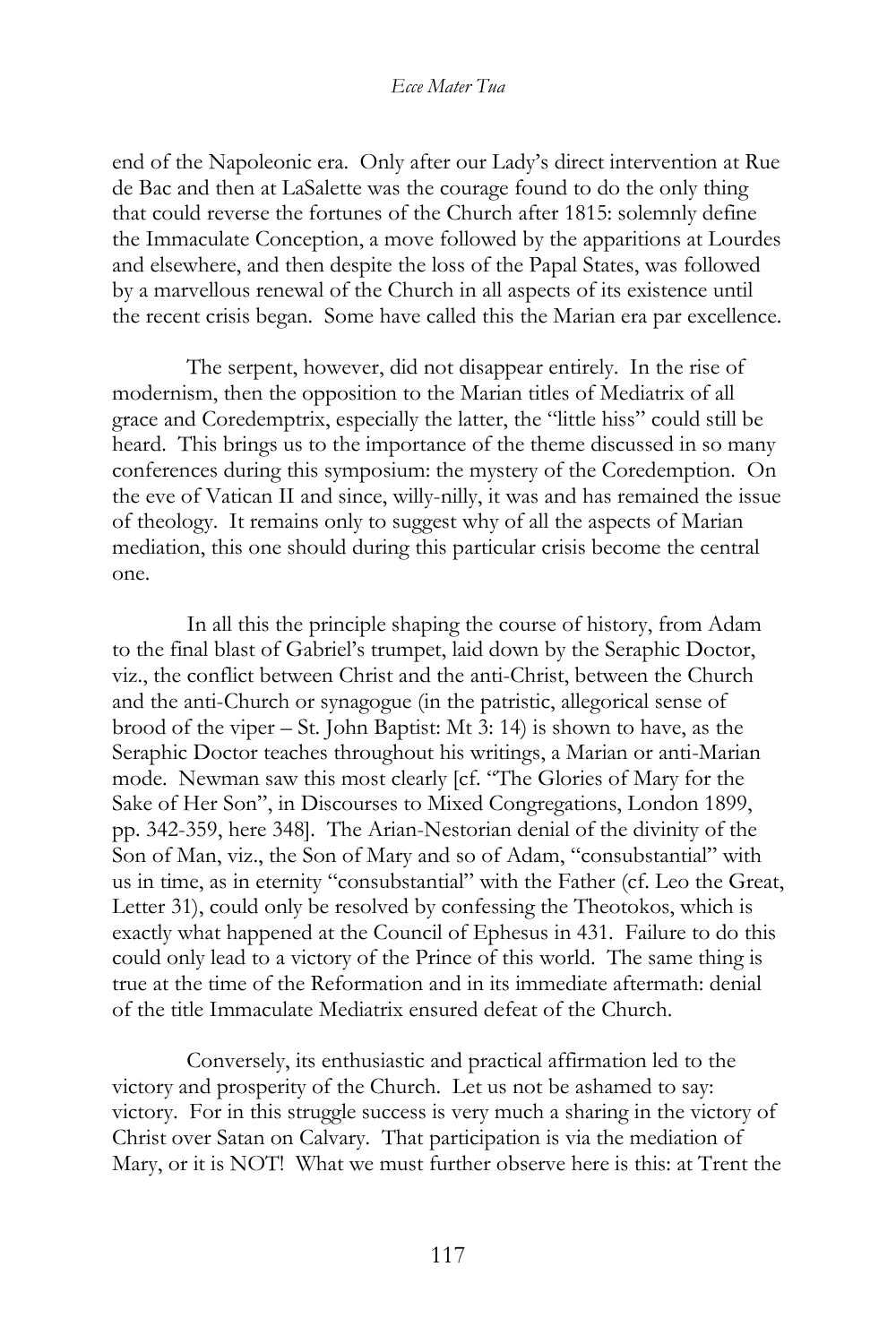Immaculate Conception was not denied and its possibility expressly allowed. But it was not affirmed solemnly. Only when this was done three centuries later did some of the finest fruits of the Catholic reformation mature. In a word Trent's conciliar teaching without its ultimate completion in a solemn definition, was not sufficient to realize the full blessings of genuine reform so accurately sketched by this Council.

The same thing happened at Vatican II: Marian mediation, including the coredemption, logical doctrinal corollary of the Immaculate Conception, was not only not denied, but positively allowed, indeed set forth in a kind of paraphrase. Thus, in one of the introductory paragraphs of chapter 8 of Lumen Gentium, n. 53, Mary is described as intuitu meritorum Filii sui sublimiori modo redempta. The reference here to the Immaculate Conception is perfectly obvious. There immediately follows a reference to the joint predestination of Christ and Mary Immaculate: arcta et indissolubili vinculo unita, in view of her being Genitrix Dei Filii, ideoque praedilecta filia Patris necnon sacrarium Spiritus Sancti, by which grace she is set incomparably above all other creatures, heavenly as well as earthly. And then there follows a veiled, but clear reference to the coredemption: notwithstanding her exalted, incomparable state, she is nonetheless conjoined to the race of Adam, in the words of Augustine cited by the Council, plane mater membrorum (Christi)…quia cooperata est caritate ut fideles in Ecclesia nasceretur, quia illius Capitis membra sunt. Therefore, because she cooperated in the "objective" redemption on Calvary, Mary is rightly regarded as supereminens prorsusque singulare membrum Ecclesiae, viz., Maternal Mediatress of all graces. That this is not a merely personal interpretation is clear from the repeated reference to the joint predestination of Jesus and Mary in n. 61: Beata Virgo ab aeterno una cum Verbi divini incarnatione tamquam Mater Dei praedestinata, followed by a brief, but concrete description of her active part in the consummation of the sacrifice of the Cross, or the "objective redemption": Filioque suo in cruce morienti compatiens, operi Salvatoris singulari prorsus modo cooperata est…Nonetheless, there is a hesitation on what I maintain has been for nearly a century the theological issue of our time: the doctrine of coredemption, in view of which on the eve of Vatican II theologians were divided into maximalists (those in favor, a majority) and minimalists (those who insisted the doctrine was inopportune). Vatican II left the question open, like Trent with the Immaculate Conception, teaching the mystery of coredemption, but not dotting the "i's" and crossing the "t's". Is this why the crisis continues, and why the hoped for fruits of the Council have not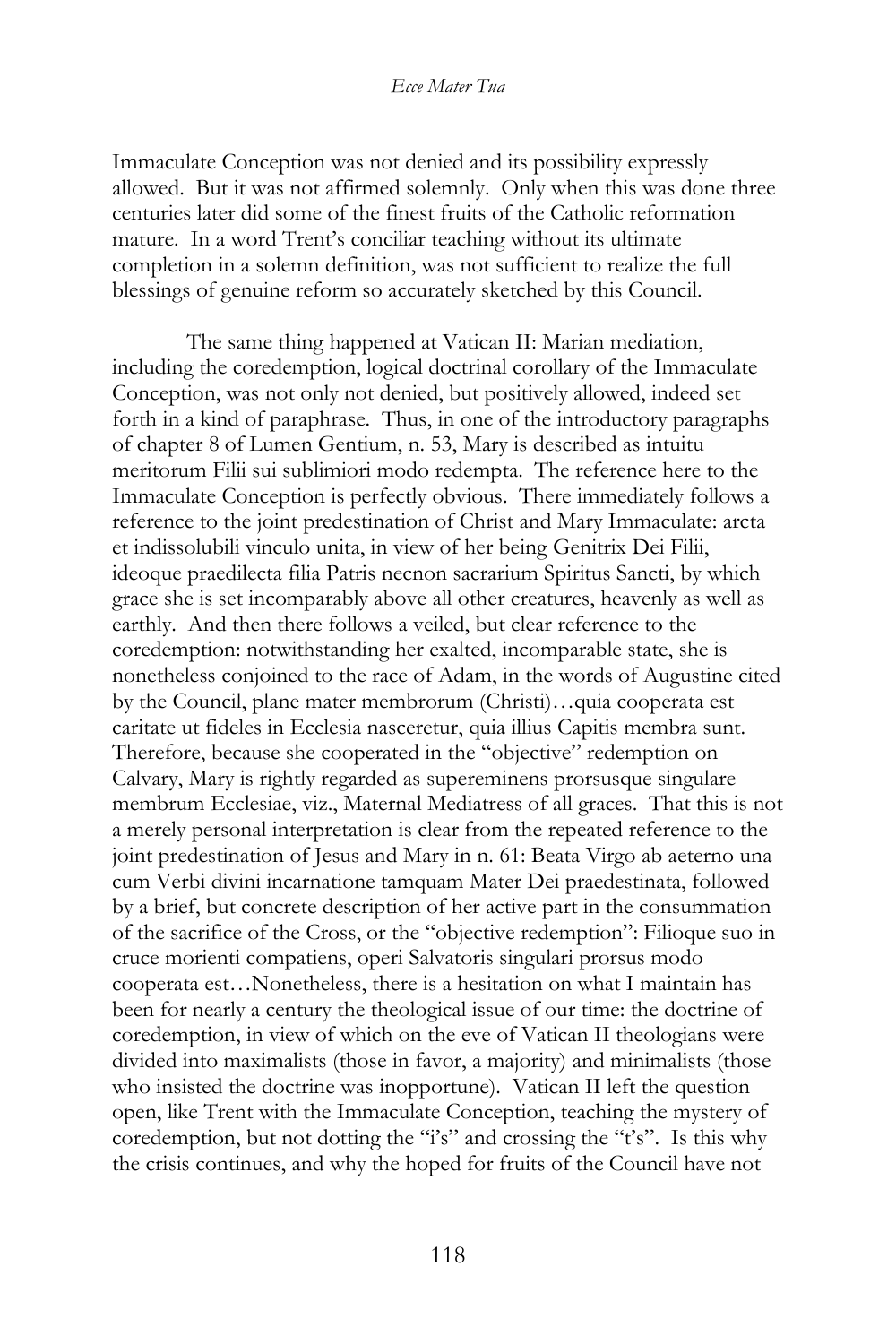been realized, above all the resolution of the ecumenical question (division among the baptized) and the problem of a genuine, and radical renewal of theology (confusion, even in the Roman schools)?

### *The Coredemptive Nature of the Marian Issue in the Church: the Ratio Facti*

This brief historical review has sought to make clear why the Marian issue in the Church today, speculatively and practically (truth and opportuneness of the question), is that of the coredemption. Paraphrasing Newman in his famous discourse on the glories of Mary for the sake of her Son (christo-typology of the highest kind), we may say: failure to confess the coredemption concludes rapidly in violent denial and repudiation of the Redeemer and redemption, of the Mass and of the Church, of heaven in favour of hell and the gulag. In this anti-marianism the failure to glorify God and give thanks (cf. Rom 1: 18-32) in an expressly Marian mode (cf. the Magnificat, Lk 1: 46-55) , because these are in principle regarded as antisecular and so anti-human, transforms the world almost over-night into an anti-chamber of hell, a kind of universal gulag.

Let me state immediately why I believe this to be so. The prime principle of modern secularism is not its pretended religious neutrality. Rather, its "neutrality" consists in the formal, deliberate, a priori repudiation (in principle, therefore, and not merely in fact) of the absolute primacy of Jesus, the Word Incarnate, and Mary Immaculate – uno eodemque decreto (Pius IX, Ineffabilis Deus, Pius XII, Munificentissimus Deus, Lumen Gentium, ch. 8, nn. 53, 61) in respect to all creation, and the same in respect to that same mystery as basis for the redemption of a fallen world, without which redemption no other created or human value can be other than vanity (Ecclesiastes: vanitas vanitatum et omnia vanitas: what Proverbs 8 and Ecclesiasticus 24 affirm positively concerning the joint wisdom of Jesus and Mary, Ecclesiastes affirms negatively).. Satan's prime agent (but not sole agent) for the effective incorporation of this mind-set everywhere is freemasonry: not in the sense everyone or even a majority or even a large minority are to be inducted into the lodge, but in the sense that once this is legitimated in all nations, then the atmosphere of those lands becomes that of hell, because it is no longer a Marian atmosphere (Hopkins). Once this occurs, the Church and all believers are on the defensive and in perpetual retreat toward permanent defeat. That is the ratio of the present crisis. This powerful mind-set is what is known as secularism. This secularism,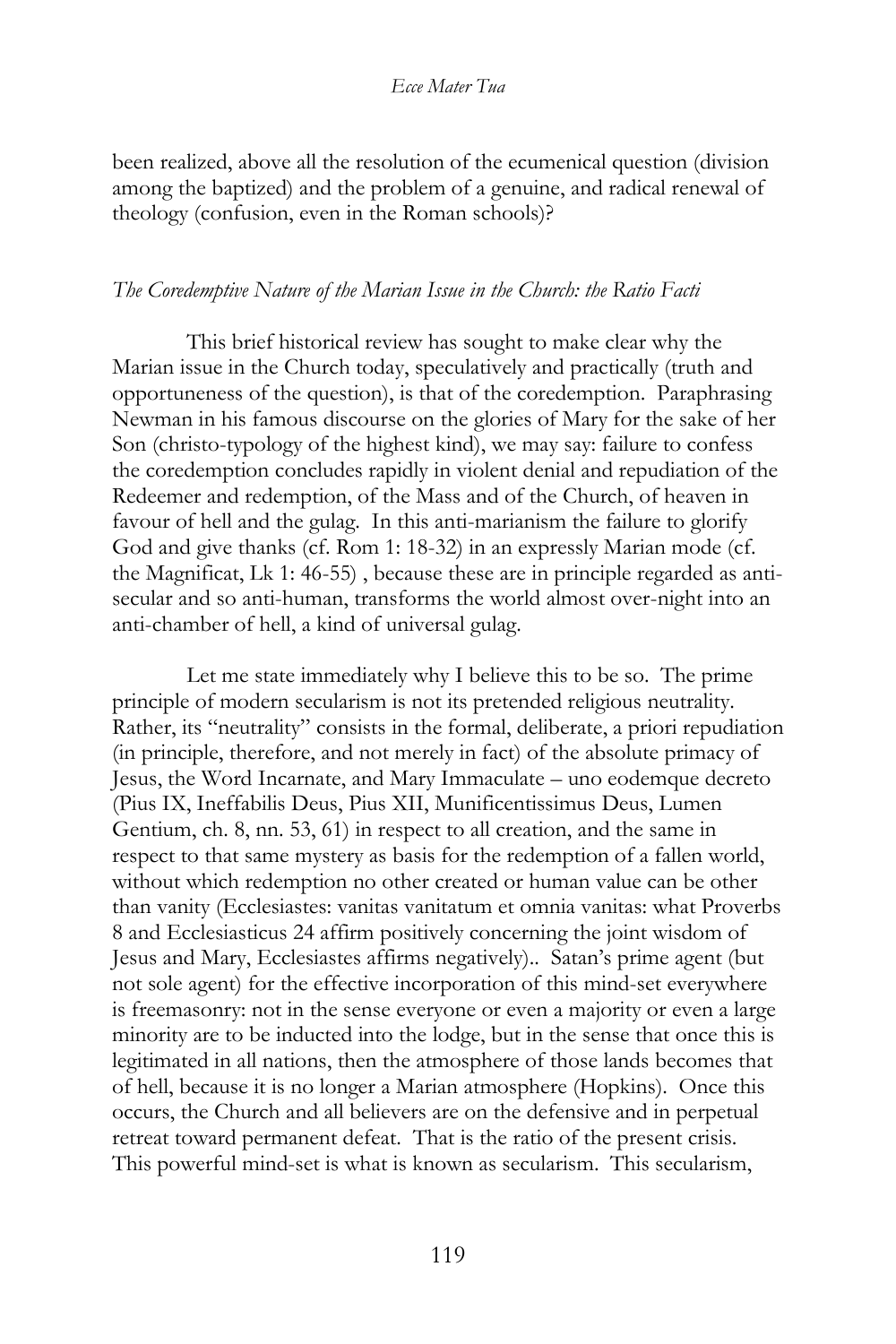the temporary triumph of the Prince of this world, can only be consolidated to the degree the maternal mediation of the Virgin Mother in the Church is rendered ineffectual and all memory of it utterly erased from the consciousness of the Church. That means in terms of the contemporary situation to persuade Catholics at every level to forget, or at least downplay the mystery of the Immaculate Coredemptrix, what this means here and now: theoretically in terms of a solemn definition, practically in terms of total consecration to the Immaculate Heart.

There is obviously only one remedy. Either solemnly confess the Theotokos is Coredemptrix for the same reason she is virginal Mother of God, because the Immaculate, or get ready for total enslavement to sin. Secularism: the systematic repudiation of the dogma of the Redemption needed above all because of the disaster of original sin, like the systematic denial of the divinity of the Word Incarnate, can only be overcome by publicly and solemnly affirming the Theotokos to be Coredemptrix, both titles based on her being the Immaculate Conception, the Woman preserved from all taint of original sin and so able to take effective action to overcome it and its effects. Mary is the first believer, because perfect believer, perfect because Virgin of Virgins or Immaculate, one who offers not only her Child, but herself with Him for the life of the world. Only with such virginal faith centred on the Eucharist can all other problems of the Church be resolved; without it ecumenical dialogue and theological renewal will produce only more division and worse intellectual chaos. The first priority of the Church must be Mary Immaculate-Coredemptrix, and that alone. All other priorities must turn about her.

Total enslavement to sin as a consequence of refusing to affirm the Immaculate Coredemptrix (Immaculate to be Coredemptrix – Bl. Pius IX, Ineffabilis Deus) is what makes it impossible to resolve the twin problems of division and intellectual chaos in the Church. Or somewhat differently, but essentially the same thought: without Marian orthopraxis, viz., sine Maria nihil de Jesu, or De Maria numquam satis, or again with St. Bonaventure: Mariae nemo nimis potest esse devotus (III Sent., d. 3, p. 1, a. 1, q. 1, ad 4: no one can be too devout in relation to Mary). Recently it has been affirmed, even in semi-official organs of the Vatican, that the ecumenical question has absolute priority over all others in the Church today. It has been affirmed for some 8 years in what is claimed to be an official "position-paper" of the Vatican, that the coredemption cannot be considered as a possible subject of dogmatic definition, until it is shown (if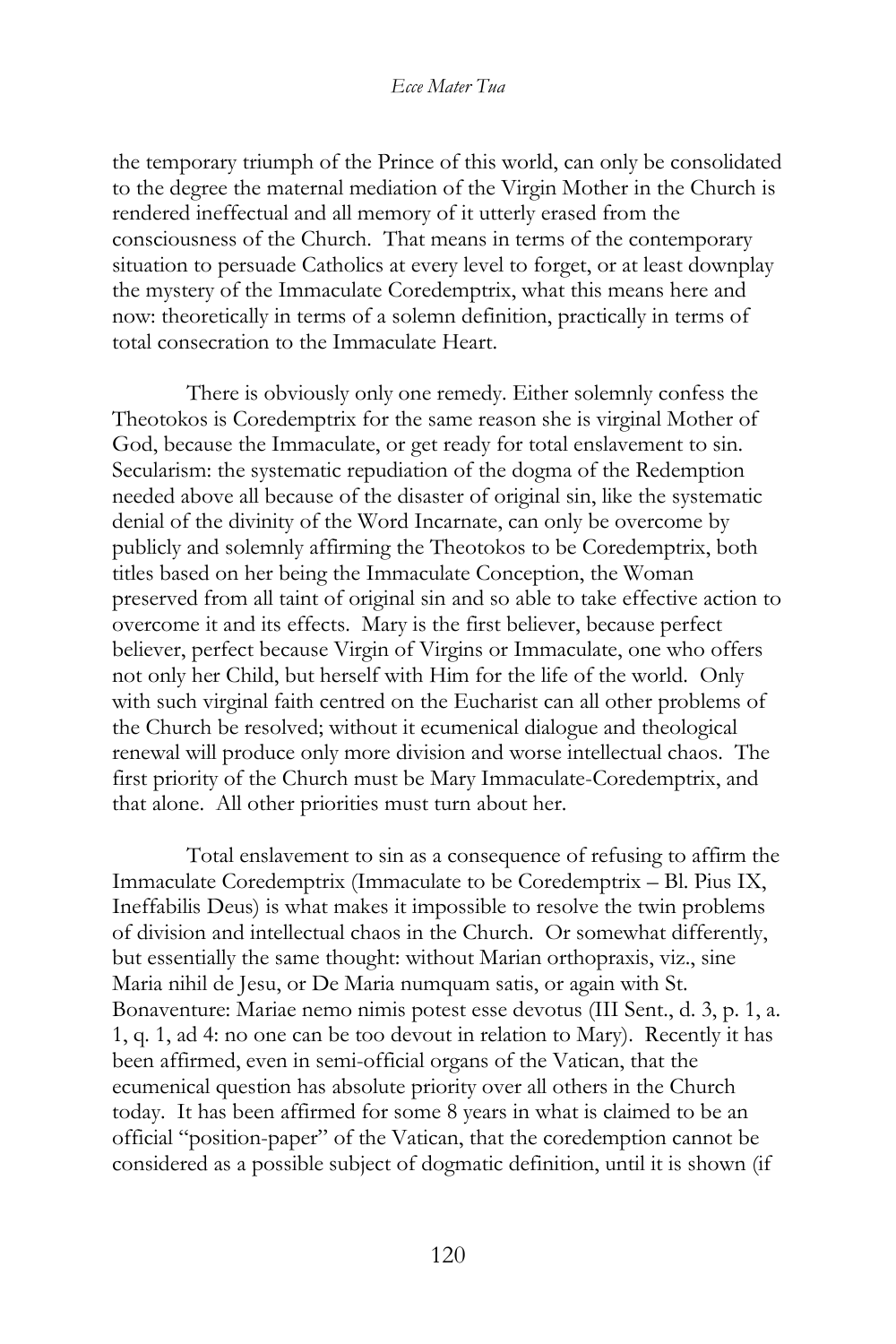possible) to be in accord with the directions taken by the new "postconciliar" theology (whatever these are). And within the last year a high official of the Vatican has gone so far as to declare in a public interview that the title Coredemptrix is un-redeemably equivocal, that even the humble effort to show its theological relevance, let alone promote its dogmatic definition, is counter-productive and a disservice downright harmful to the Church, an obstacle to ecumenism and a retreat into a theological superficiality.

Now I shall be equally frank. The currently oft heard arguments: the title coredemptress obscures that of Redeemer, and explanations to justify this exercises in word manipulation, should logically induces their proponents to say the same of the divine maternity: Mother of God obscures Son of God, exactly as Nestorious and company argued a millennium and half ago. Theological logic demands just the opposite conclusion: Mother-Coredemptress does not obscure the unique role of the Redeemer in the work of redemption, but reveals it for the same reason Theotokos reveals, not obscures, the divine filiation of her Son. This logic is rooted in the fact that Christology and soteriology are inseparably linked, and alike, simultaneously, are signed by the same Marian coefficient, the mystery of the Immaculate Conception, at the moment of the Incarnation revealed in the virginal Maternity, at the consummation of the work of Redemption in the mystery of the Coredemption. An affirmation of the exclusive solus at either point necessarily requires it at the other. Denial of the coredemption inevitably leads to denial of the divine Maternity, and denial of either, as Newman so clearly saw, stands behind total indifference to the Incarnate Redeemer and His great work, at its commencement, and in its consummation, in Himself and in His body, the Church. Such was the fruit of the initial Protestant excluding of the mediation of Mary from soteriology after three centuries (1517-1847). Or in the title of Lumen Gentium, ch. 8, the presence of the Virgin Mary in the mystery of Christ and of the Church, and so in theology, postulates just this logic and just this fruit of its rejection.

Division among Christians and among Christian communities, and theological chaos, then, are the consequence of formal repudiation of the spiritual maternity and maternal mediation of Mary in the Incarnation and at the consummation of the Redemption on Calvary, therefore at the heart of the Church in the sacramental order culminating in the Eucharist and among all potential members of the Church. This sin (if not formal, then at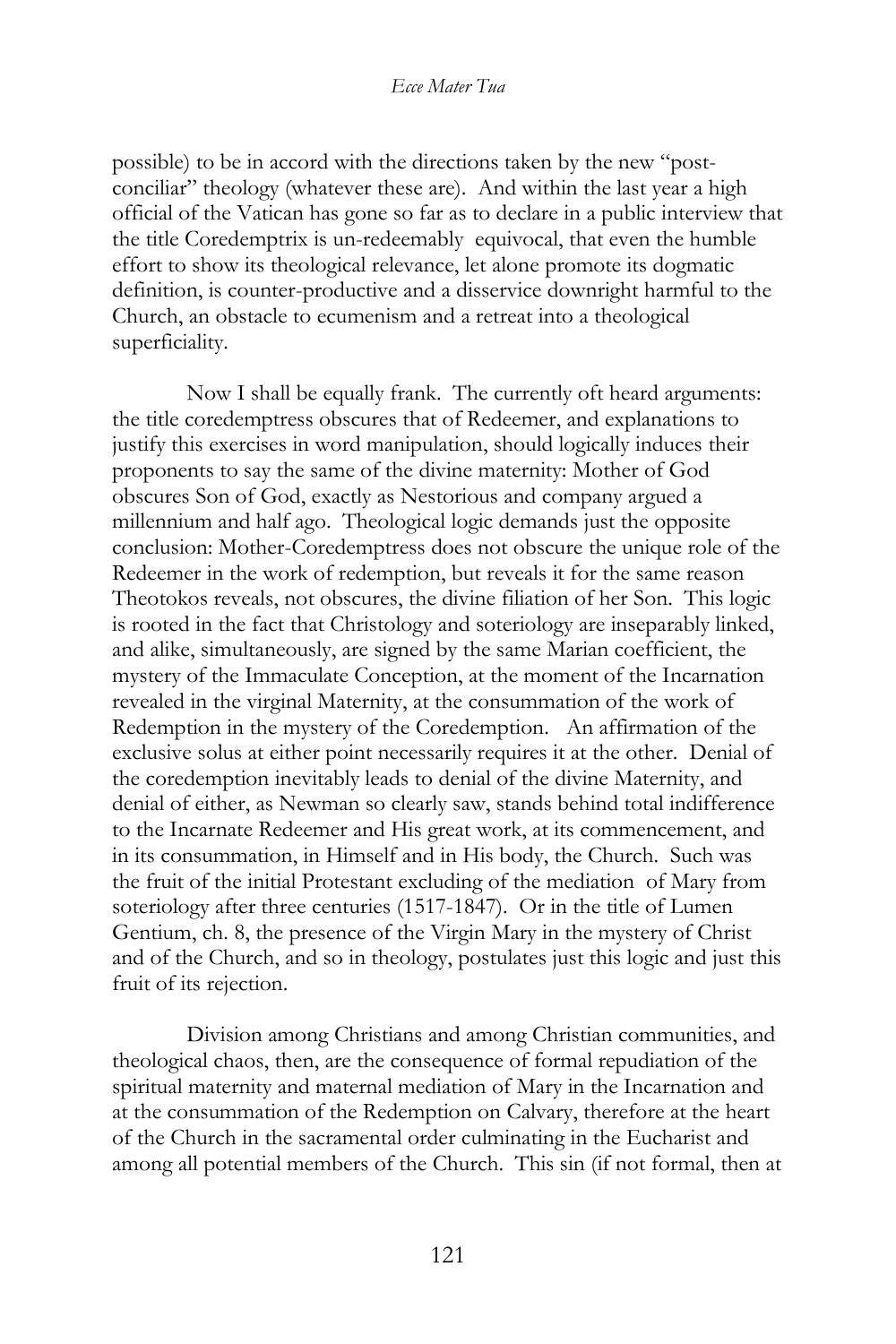least material – the consequences are the same a parte rei) is the root cause of the division and of the chaos. Only by its pardon with consequent healing can anything practical be done about the other two. Division and theological chaos are bad, are indeed key issues. Unfortunately, Mary has come to be regarded by large numbers of believers and non-believers as a part of these problems in the sense that she constitutes a block to the first and an embarrassment to the second. So to regard her is to buy into the major premise guaranteeing t he triumph of the serpent's warped Weltanschauung. Mary is not a "part of the problem", best and most quickly resolved by minimizing the Coredemption. She is the solution. She is the Mother of Unity and the Mistress of Theology: for ecumenism not the obstacle and for theology not merely one of many and lesser parts. The priority of the Marian issue is absolute, that of the other two relative to the Marian. These will be solved overnight, as it were, if everyone would absolutely and publicly confess the Immaculate Mediatress: Mother of God and Coredemptrix, glorious Queen of heaven and earth (and I mean not honorary, but real: Omnipotentia supplex, to which the last great miracle of Fatima is witness).

No doubt a good many current practitioners of the theological trade and ecumenists would strongly disagree with this position and perspective. Nonetheless, "agreed statements" resting on consensus building rather than truth, however much they promise a realization of the long-desired oikumene just beyond the horizon, never reach that horizon. The illusion is fostered by describing religious pluralism and dogmatic indifferentism as diversity within unity, especially in reference to the maternal mediation of Mary Immaculate and a right to "de-dogmatize" the Immaculate Conception and Assumption, and by describing secular progress and a bene esse consisting in this-worldly prosperity as "eschatological fulfilment" or salvation.

But none of this will change a very simple fact (et contra factum non datur argumentum): the crisis, including above all its ecumenical and theological dimensions, will not only continue, but will worsen, until the Church confesses publicly the absolute priority of the cause of Mary Coredemptrix. This is, to adapt a famous Lutheran axiom, the articulus stantis aut cadentis Ecclesiae. Only thus can the root of secularism be exorcised and the new evangelization of the west, and the renewed civilization of love be genuinely, successfully initiated. In the meantime it is quite possible that the centre of gravity of Christianity will shift to those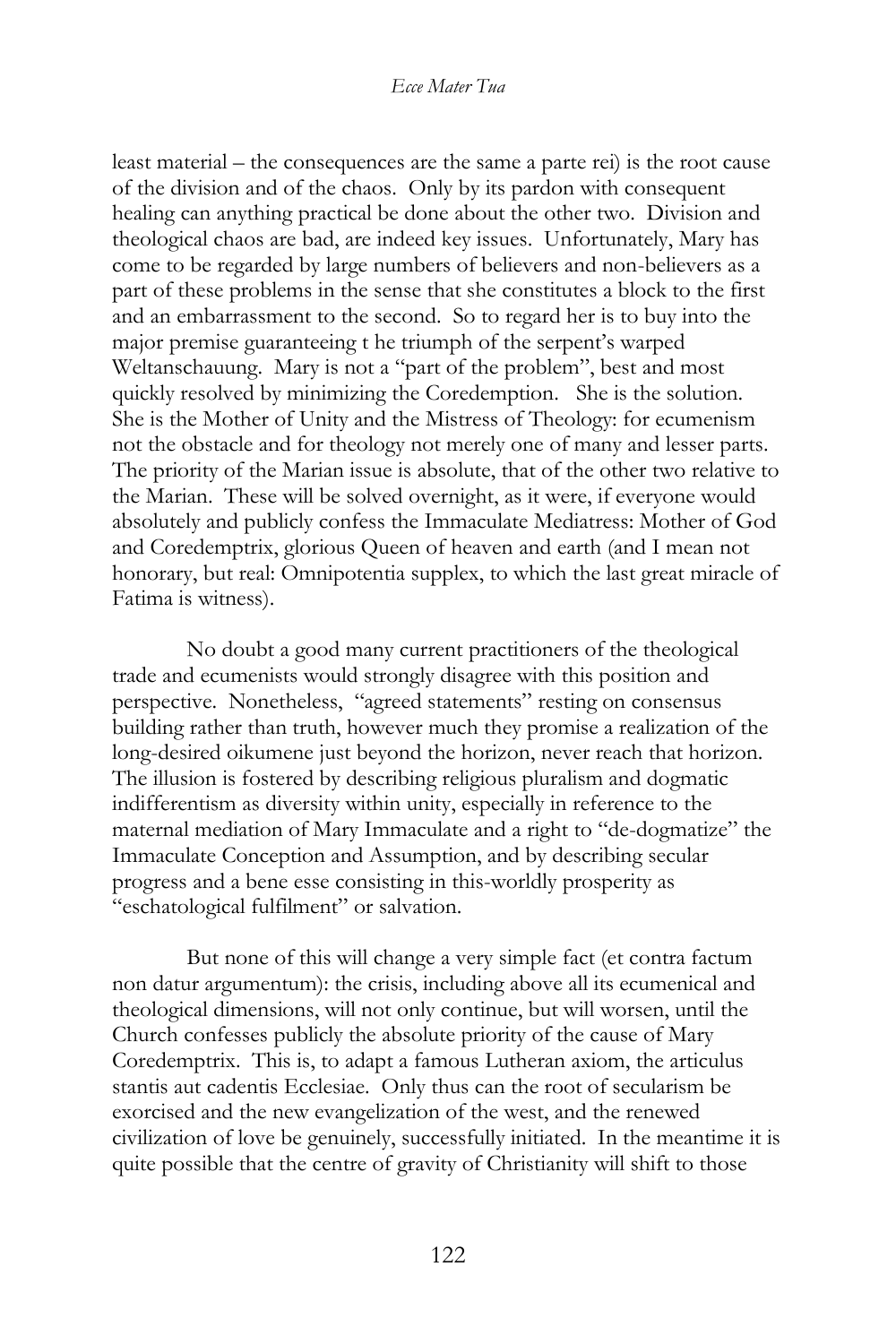parts of the world where the Catholic Church is enthusiastically promoting the Immaculate Coredemptrix: like India, the Philippines, Mexico, etc, just as a millennium ago the centre of gravity passed from the Near East-North Africa to western Europe.

There is indeed a sense in which Marian maximalism is an abuse, where it denotes an inept concept of what is most perfect in this work of God. Here the term denotes, to employ the terminology of Scotus, not a genuine, objectively valid quality capable of various grades of perfection or intensity of realization, a quantum transcendentally, but a material quantum: predicamental, or mathematically. It is the latter, not the former which leads to such absurdities as confusion of the incomparably and normatively supreme realization of redemption in Mary Immaculate as the most perfect created person with the idea of a goddess. In this regard St. Bonaventure tells us Mary, who is full of Truth [her Son, the way, the truth and the life], has no need of our falsehoods: …non oportet novos honores configere ad honorem Virginis, quae non indiget nostro mendacio, quae tantum plena est veritate (III Sent., d. 3, p. 1, a. 1, q. 2, ad 3). The problem here (in a discussion of the Immaculate Conception, which Bonaventure admitted might be true, but personally did not hold, partly because some theological defenders of the privilege erroneously defined it  $-$  cf. the classic 1960 study of J.-F. Bonnefoy, Jean Duns Scot et l'Immaculee Conception) is not Mary's incomparable excellence as the Immaculate, but either 1) our inability to grasp it and consequently mis-formulate it, or 2) our tendency either to misconstrue her as a goddess equal to her Son or to treat her merely as another woman equal to us, or perhaps not even as good as us. To say that she is subordinate to her Son, even if He was subject to her as His Mother, does not mean that her position in the Church as "Supereminent Member (Lumen Gentium, n. 53) is conditioned by equality with us, so making her incapable of being Immaculate Coredemptrix.

Therefore, it is not at all true that we can ever conceive mentally, or much less effectively realize the maximal praise due the Mother of God from the Church on objective grounds, because she is the incomparable Immaculate, whom God alone can fully grasp (cf. Bl. Pius IX, Ineffabilis Deus). Hence, we can never match the praise her own Son bestows on His Mother. That praise reflects the mystery of the virginal Maternity summarized by the Seraphic Doctor thus: non decebat Virginem habere Filium nisi Deum, nec Deum habere Matrem nisi Virginem (Collationes in septem Donis Spiritus Sancti, c. 6, n. 4: it was not fitting that the Virgin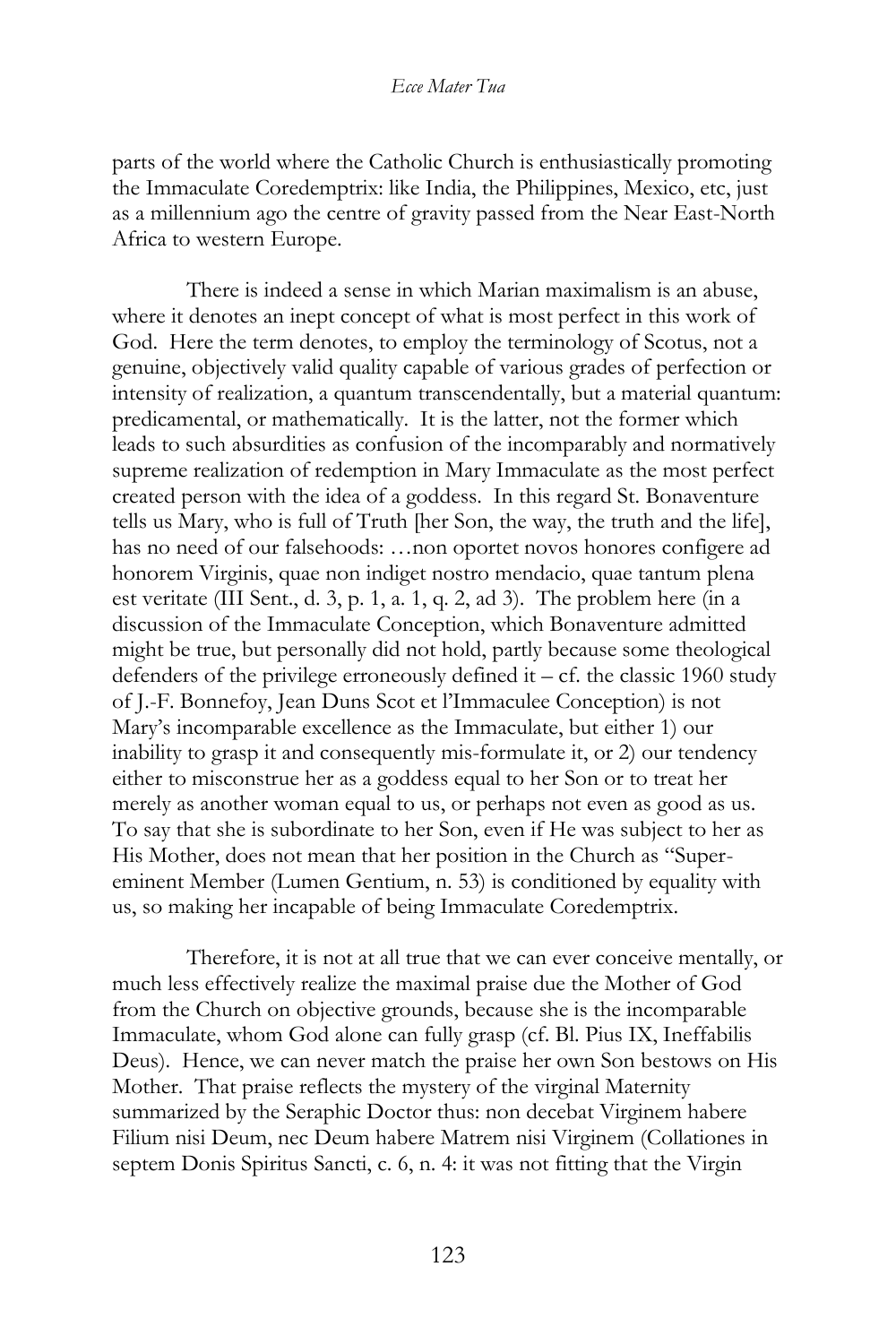should have a Son unless God, nor God have a Mother unless the Virgin). This explains why Bonaventure also says (in the same distinction where he criticizes an abusive maximalizing: Mariae nemo nimis potest esse devotus (III Sent., d. 3, p. 1, a. 1, q. 4, ad 4), why Scotus insists (III Sent., d. 3, q. 1, n. 10) that the surpassing excellence of the mystery of Mary requires absolutely ascribing to her whatever is objectively more excellent (the quasi-infinite of St. Thomas in describing the maximal perfection of the divine Maternity). St. Francis tells us why he surrounded with indescribable praises the Mother of God who made the Lord of majesty our brother (cf. St. Bonaventure, Legenda Maior, 3, 1; 7, 1; 9, 3; II Celano 198). Here is St. Francis himself speaking: non est tibi similis nata in mundo in mulieribus (Antiphon, Officium Passionis: there is none like you born in the world among women). The happy mean between abusive maximizing and minimizing of Mary might better be stated thus: minimizing is always wrong, false maximizing is always wrong, but maximizing after the fashion of St. Francis and Bl. John Duns Scotus is to be commended.

The Church with every believer must outdo herself in praising Mary with Christ. Not to do so is to begin to fall into ruin. What the presentations here have made clear is that the mystery of the coredemption belongs to that order of objective perfections constituting the incomparable (St. Francis), quasi-infinite (St. Thomas) beauty of Mary Immaculate. Not to confess this at a time when the Church appears paralysed by the momentary triumph of secularism to my way of thinking is the height of foolishness. And the profoundly learned overviews of the doctrinal issue presented by highly qualified prelates and theologians in this symposium make it clear beyond any doubt, that acknowledging the Immaculate Virgin as the Mother Coredemptrix and Mediatrix of all graces is not an exercise in pious fantasy, but is based on revealed fact: this is an integral part of that maximal perfection-purity willed by the Father for the Mother of his Son and of the Church redeemed in His blood, freed precisely via the preservative redemption of that Mother.

### *The Sense of the Primary Questions concerning Coredemptress, Mediatress, Advocate*

The learned speakers at this symposium have given us an excellent overview of the doctrine of coredemption across the centuries, from the foundation of the Church, and of the role this doctrine has played in speculative and practical Mariology and theology. Even if this mystery is not a solemnly defined dogma, its truth as a component of the deposit of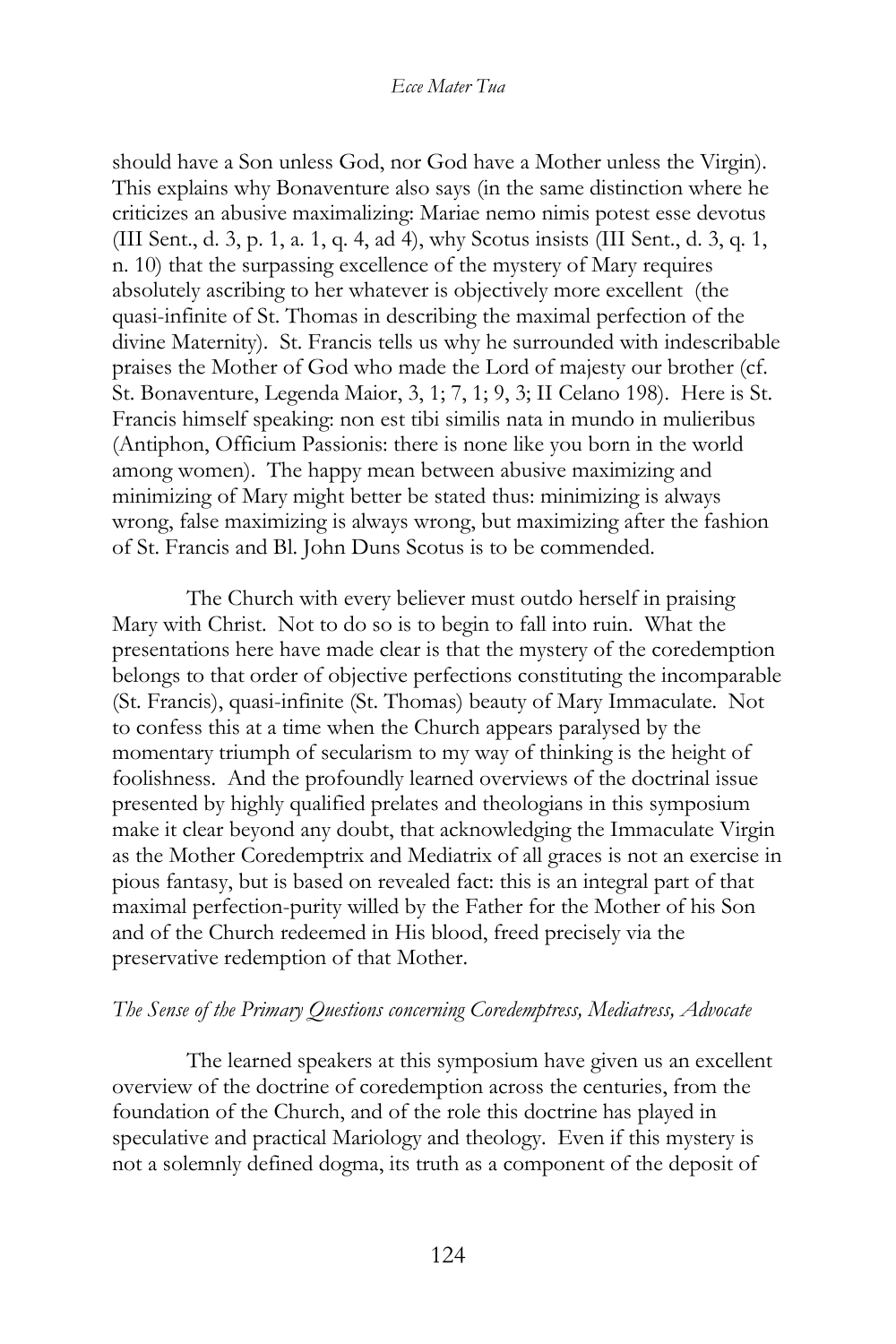faith, to be assented to with firm faith by every believer, is beyond question: if not an article of faith modo definitivo, it surely is that of a truth definitive tenenda (Cf. recent revision of Canon 1364 of the Code of Canon Law), and so in the true sense is proxima fidei, or definable. It is, therefore, a startling oddity that for nearly half a century, despite solemn counsels from the highest ecclesiastical authority about never garnishing truths of faith for the sake of ecumenical dialogue (cf. Lumen Gentium, n. 67), Marian truths, this one in particular, have been down-played or silenced.

Of a mystery so central both to the birth of the Saviour and to the consummation of His mission on Calvary and to its continuance in the Church as is the maternal mediation of the Virgin Mother there can hardly be a long-term reason justifying silence. We must say here what Sts. Peter and John replied to the rulers of the Jews who ordered them to be silent about "that man, the son of Mary": "Whether it is right in the sight of God to listen to you rather than to God, decide for yourselves. For we cannot but speak of what we have seen and heard" (Acts 4: 19-20). What we have heard both of the birth and of the death and resurrection cannot be proclaimed apart from Mary. The ultimate sign, on earth and in the heavens of our Saviour and salvation is the Virgin Mother (cf. Is. 7: 14).

But it is even more than strange to encounter theologians, even in high places in the Church, 1) who cast doubt not only on the fitting character of a solemn definition of this mystery, but on the validity both of the title and of the doctrine that title has connoted for over half a millennium, or 2) who insinuate, if not expressly affirm, that the content either a) was not easily recognizable under earlier titles, viz., from apostolic times, such as the Eve-Mary typology, or b) that the distinction "objectivesubjective redemption" was unknown before Scheeben's use of it in the 19th century. Indeed, it was already in use (c. 1640) by the 17th century Neapolitan Scotist, Fr. Angelo Vulpes (golden age of Spanish and posttridentine Mariology). His usage is but an adaptation of an earlier one found in the 13th century (1257) Breviloquium (p. IV, c. 10) of St. Bonaventure (and so already very traditional, for Bonaventure is the quintessence of the theologian faithfully echoing the traditions of the Fathers): redemptio quoad sufficientiam and redemptio quoad efficientiam.

The fact is: even the most rigid Marian minimalists no longer dare to assert in so many words that the coredemption is false. The most they attempt is to question the validity of the title for this doctrine and the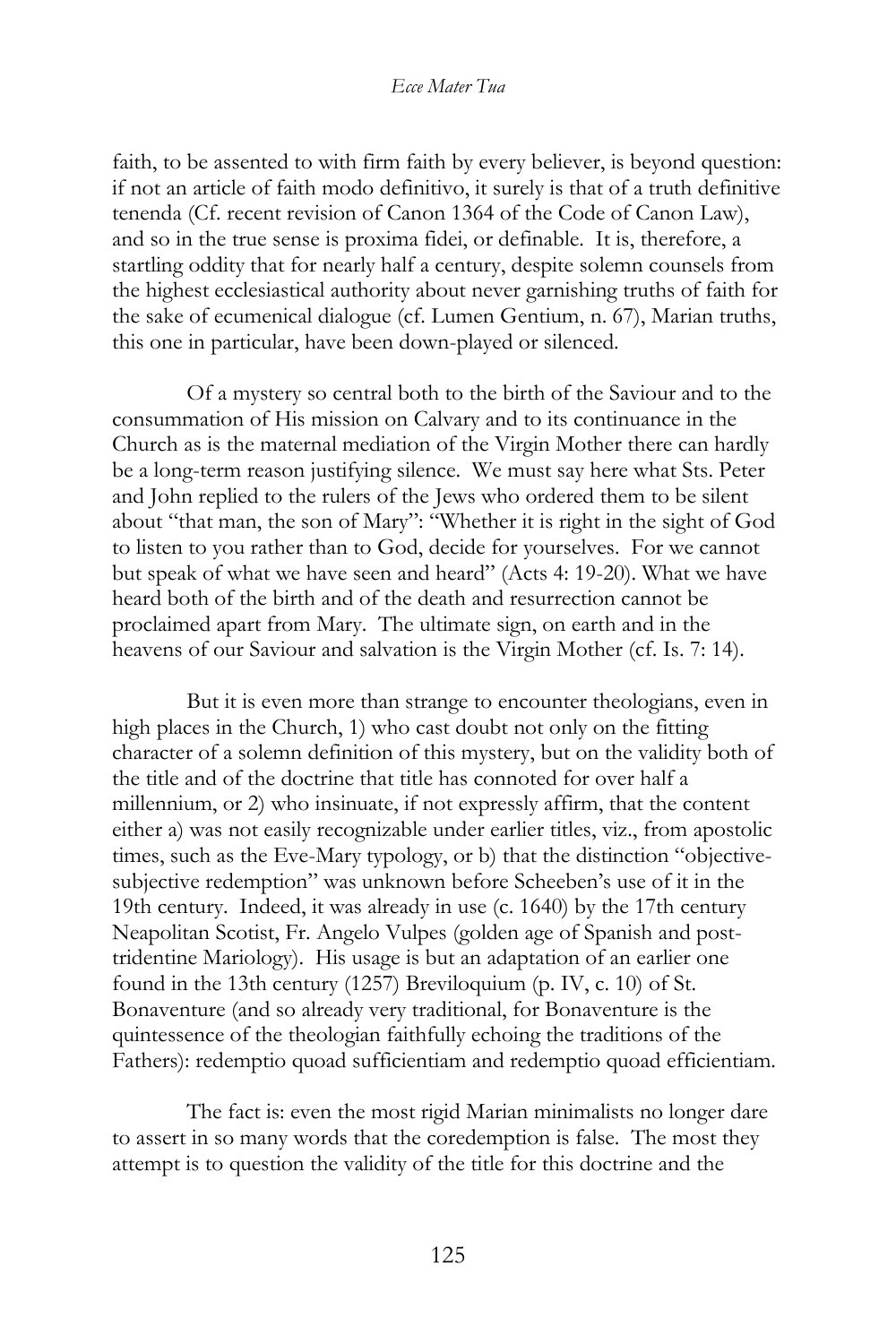precision of its formulation in terms of objective-subjective redemption, or a unique participation of the Virgin Mother, because Immaculate, both in the acquisition of redemptive merit and founding of the economy of salvation through the sacrifice of the Cross, and in the distribution of those merits in and through the Church, such that the second is a consequence of the first, and on the second depends directly the correct and fruitful functioning of all other forms of mediation in the Church: sacramentalinstitutional as well as charismatic, those in the Church in pilgrimage and those in the communion of saints. In a word the mystery of Mary Mediatrix makes possible the functioning of the Church as virgin-mother who integrally preserves her faith (cf. Lumen Gentium, c. 8, n. 64) and identifies her Fiat with that of the Immaculate (cf. Eph 5: 27), above all in the celebration of Holy Mass: Communicantes et memoriam venerantes, in primis, beatae Virginis et Genetricis Domini nostri Jesu Christi (and only thus all the others, beginning with St. Joseph, key to the epiclesis or invocation of the Holy Spirit); and therefore key to the eucharistic fruit of her womb: hostiam puram, sanctam, immaculatam, panem sanctam vitae aeternae, et calicem salutis perpetuae (profound ancient Christian Latin mutilated in most current English translations; the subsequent references to Abel, Abraham and Melchisedech are to types of Jesus as victim, to Mary as Coredemptrix offering herself with her Isaac, first believer making possible our active participation in His sacrifice, and to Jesus as High Priest-Redeemer offering himself as Victim).

The most commonly heard "speculative" objection to the coredemption (and even occasionally today) was this: one cannot be both redeemed and redeeming at the same time. The answer has long since been given in the definition of the Immaculate Conception: one redeemed liberatively in no way can be active in the acquisition of salvific grace; one redeemed preservatively, like the Immaculate, cannot merit her own grace of salvation, but she can actively cooperate in the deliverance of all others, both as Theotokos and as Coredemptrix. More common today is the objection that the title Coredemptress is equivocal, that it confuses two distinct personal roles, that of the Redeemer with that of His co-operators, and so such titles as Lamb, Saviour, Redeemer, Mediator should be reserved only to Him to avoid confusion. The point seems very plausible, until we pause to reflect on the logical consequences of its major premise: we should not refer to parents as procreators, but only as breeders, and still less to a mere creature baptized as a sharer in the divine nature, much less one creature as Mother of God. What is true is that personhood as such, above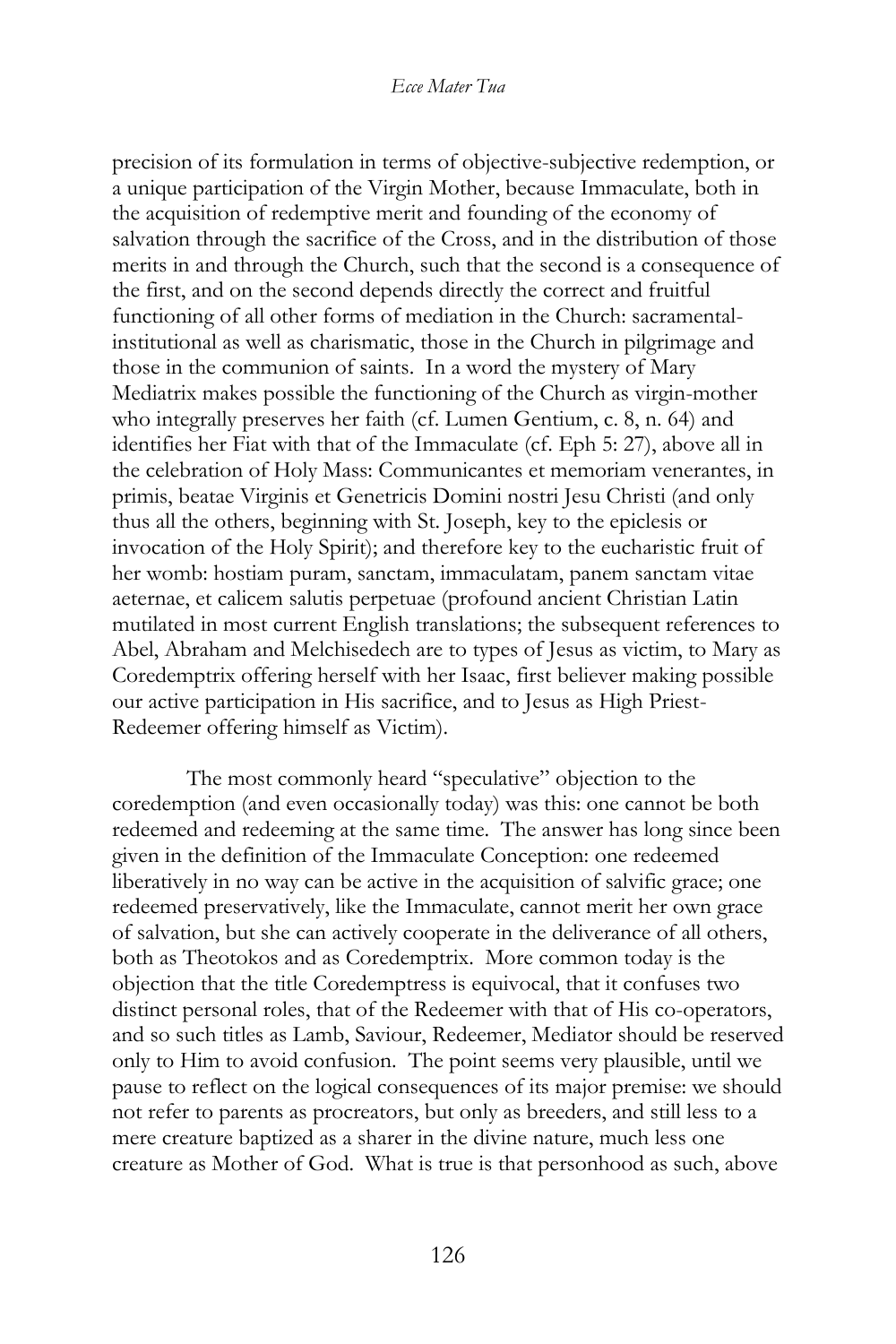all divine personhood, cannot be participated. What makes me, me, is incommunicable. But my personal role, even though it distinctively reflects me, can be shared by another without in any way necessarily downgrading the sufficiency of mission. So even more in the case of titles for Christ's various roles: Master, Priest, King and Lord. Indeed, from ancient times Mary is called the Ewe-Lamb (Melito of Sardis, cited in the liturgy of the Sacred Triduum), Salvatrix, Mediatrix, Redemptrix, Queen, and indeed Lady. Co-redemptrix in such a tradition can hardly be faulted as "equivocal" beyond repair. Use of such titles to indicate joint participation in a single work, as in the case of Jesus and Mary, predestined uno eodemque decreto, is perfectly legitimate, so long as use of the same root title clarifies precisely the distinction within the unity decreed by the Father. This is exactly what titles such as Mother, Mediatrix, Coredemptrix, Advocate do.

We may calmly affirm: there is no question about the truth or exactitude of the Coredemption at the present time. The only question concerns the appropriateness of its solemn definition and of the readying of those matters, ordinarily constituting the proximate preparation for the implementation of a decision of the entire Church to go forward with what is the will of her Saviour: in the language of Fatima, the triumph of the Immaculate Heart in the Church and in the world.

Is it opportune? Any mystery of faith, by that very fact, is a fit subject for definition, whenever opportune. Our conferences have shown from every key point of view that what is called the coredemption in the proper sense is true, is the precise definition of what Vatican II confesses to be the unique (viz., incomparable, not duplicable) participation of the one Mother of God in the redemptive work of Her first-Born. In this sense dogmatic definition of this mystery definitivo modo is remotely opportune.

But when we consider the history, especially of western Christianity, and the hopes of more recently christianised lands, or those rapidly becoming Christian, then that definition is not merely remotely, but proximately opportune. Only the exact moment and the mode of definition has yet to be determined. At the very least it would seem to me that our Lord desires this definition to be as solemn as possible.

My practical suggestion in conclusion of this conference concerns not these questions (ultimately the responsibility not of theologians, but of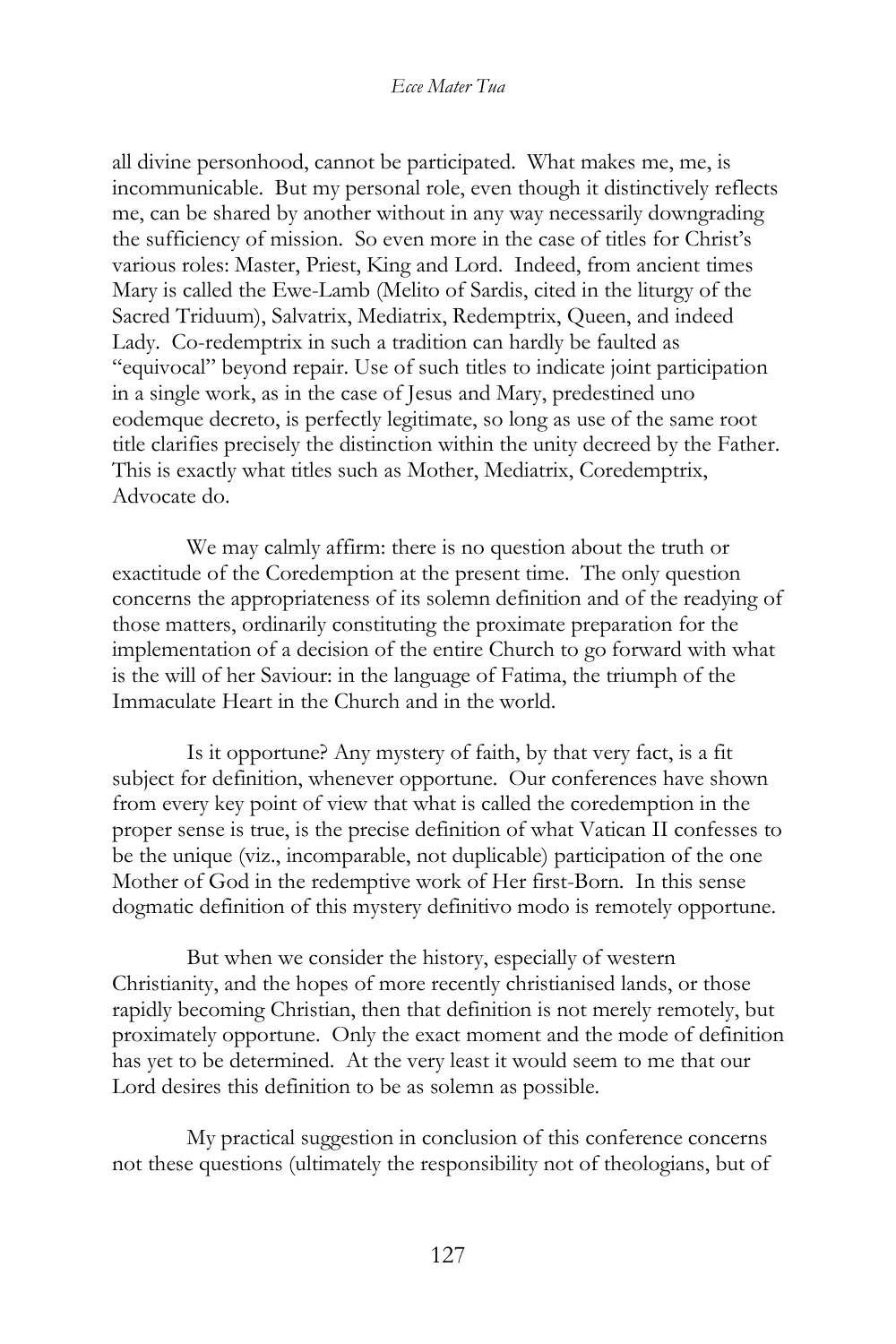the Holy Father and Bishops, to whom such decisions have been entrusted by the Lord), but something prior: the need to move the discussion of Marian coredemption from the realm of mere speculation to that of the practical order, where its discussion is part of a decision taken to prepare the Church for a formal, solemn definition: to honour the Mother of the Church and to move from paralysis to effective action to resolve the crisis of faith in the Church and in the world, and so set the scene for the resolution of the ecumenical and cultural problems of our times.

## *From Discussion of Crisis to Resolution, or from Paralysis to Action (Dynamic Marian Advocacy)*

On the basis of what I believe, on the basis of what I have heard during this Symposium in so holy and so Marian a place, and in the light of history, I would offer this suggestion for consideration as a conclusion to this Symposium. The first bears on doctrinal aspects of our Lady's "unique cooperation in the work of salvation" and it is this: That the entire Church commit itself to preparing for a definition, as her number one priority absolutely. Only thus will Christ's command to Francis "to rebuild His Church" (still valid), repeated to Sr. Lucy in slightly different form, viz., that all must work for the triumph of Immaculate Heart in the Church, that this triumph is the condition for all the blessings promised, be fulfilled. This in fact corresponds exactly to St. Paul, Eph. 5, 27: Christ gave His life for Church that she might be sine macula et sine ruga, that is, a reflection and extension of His Virgin Mother, the Immaculate Conception.

I would also suggest that in any discussion of this suggestion attention be given to the disciplinary or practical aspects of ecclesial life resting on the mystery defined. The point is this: that the mystery of Marian coredemption be seen as the basis for living total consecration of the Church and of every soul to the Immaculate Heart, where consecration to the Immaculate Heart means sharing in and basing one's life on the compassion of the Sorrowful Mother at the foot of the Cross and by the side of the Altar. I want to stress the word living. The late Holy Father John Paul II has consecrated the Church and all peoples to the Immaculate according to her desires. He has done his part in this, but it remains for the rest of the Church to implement this consecration in daily life: not only of individuals, but of the entire Christian community. Implementation of this consecration in daily life on the basis of the coredemptive mystery is the only adequate grounds for preparing the Church to be what Christ wants it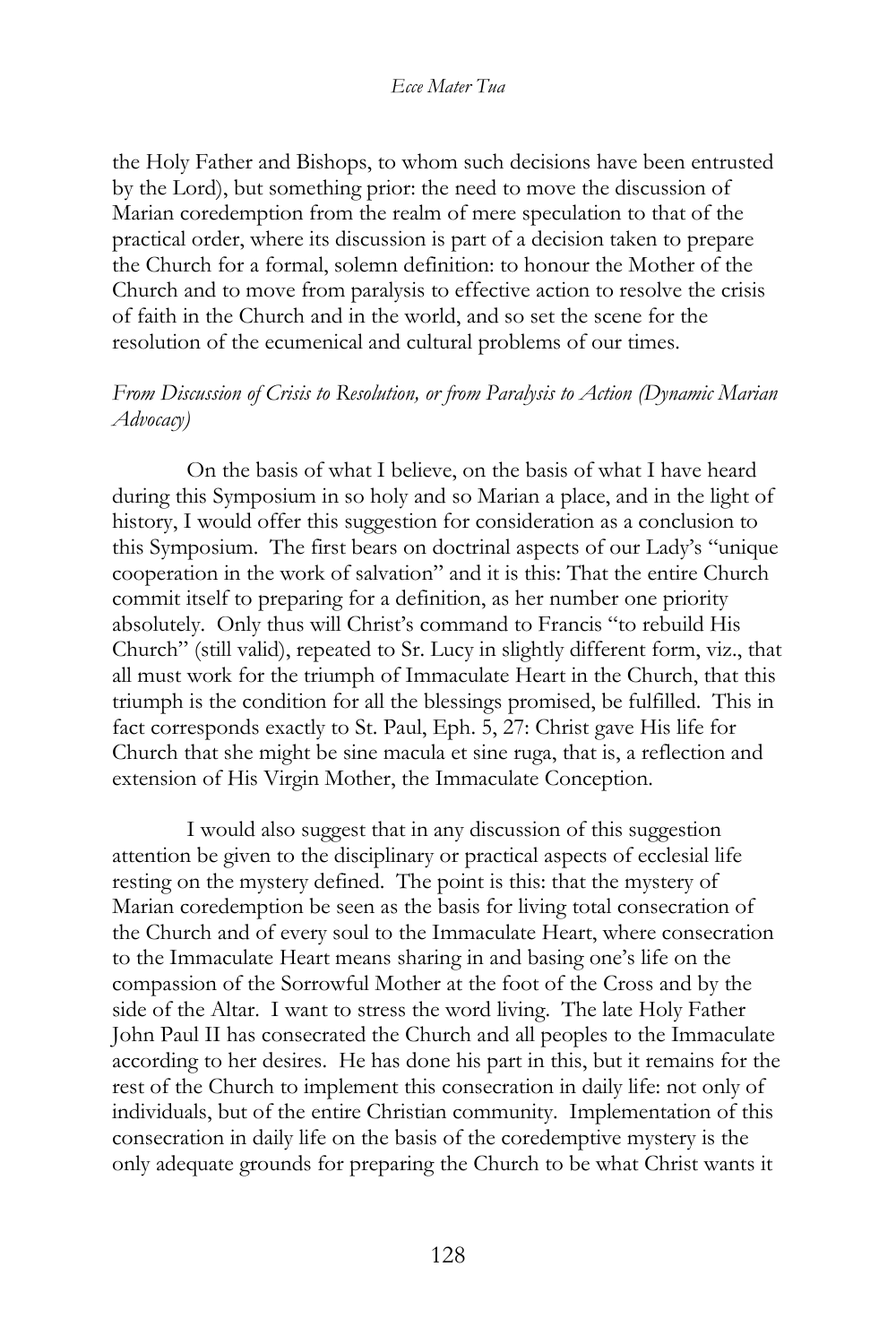to be on His second, glorious, triumphant coming to judge the living and the dead, to royally reclaim His own (cf. Hopkins, The Wreck of the Deutschland, last stanza). A solemn definition of the Coredemption is the final guarantee that this is not a pious practice occasioned by a private revelation, but something rooted in and postulated by public revelation itself. It would, moreover, be a solemn, public expression, in the most exact of terms what the Spirit and the Bride and all who hear in faith have even since Pentecost cried out: "Come; Lord Jesus" And as the cry goes forth, even more solemnly, ever more publicly, so will the indefectible and infallible reply be heard: "I come and I come quickly" (cf. Apoc. 22: 16-21).

I would further suggest that the most effective way to begin this preparation would be the establishment (after the example of Bl. Pius IX, and after consultation with the bishops of the world) of a pontifical commission to prepare the way for a solemn definition.

Like all such definitions its purpose will be at once doxological and didactic or doctrinal. But in the present circumstances of the Church it will have positive and fruitful bearing on the ecumenical, theological and evangelical or missionary issues. Such a solemn proclamation of the mystery of Mary Coredemptrix, Mediatrix and Advocate cannot but spark a genuine renewal of the house, of the place, of the tabernacle, of the vestment, of the handmaid which St. Francis saw so clearly the Church must be for her Saviour and Founder and Bridegroom, in order that she might be the virgin-mother of the rest of His brethren. Only thus can the Church move from a state of critical paralysis to authentic growth, from a condition of advancing crisis to standing strong amidst the storms (cf. Mt 7: 24-27), of showing above all to the Saviour that we believe in the triumph of the Immaculate Heart, in her presence or absence in our midst as the articulus stantis et cadentis Ecclesiae. Implementation of this proposal would do for Vatican II what the dogmatic definition of Bl. Pius IX in 1854 did for Trent, with immense blessings for the Church throughout the world, this in "hoping against hope" (cf. Rom 4: 13-23; Gal 3: 7-4:7; Heb 11: 8-13; Jn 8: 31-59) , like Abraham, our father in faith and type of the Virgin Coredemptrix, both on Calvary and in the celebration of the Eucharist (cf. Canon I or Roman Canon of Mass).

Let us conclude some reflections inspired by a poem of Fr. G. M. Hopkins, written only a few decades after the discovery and publication (1842) of the lost manuscript of St. Louis de Montfort's True Devotion and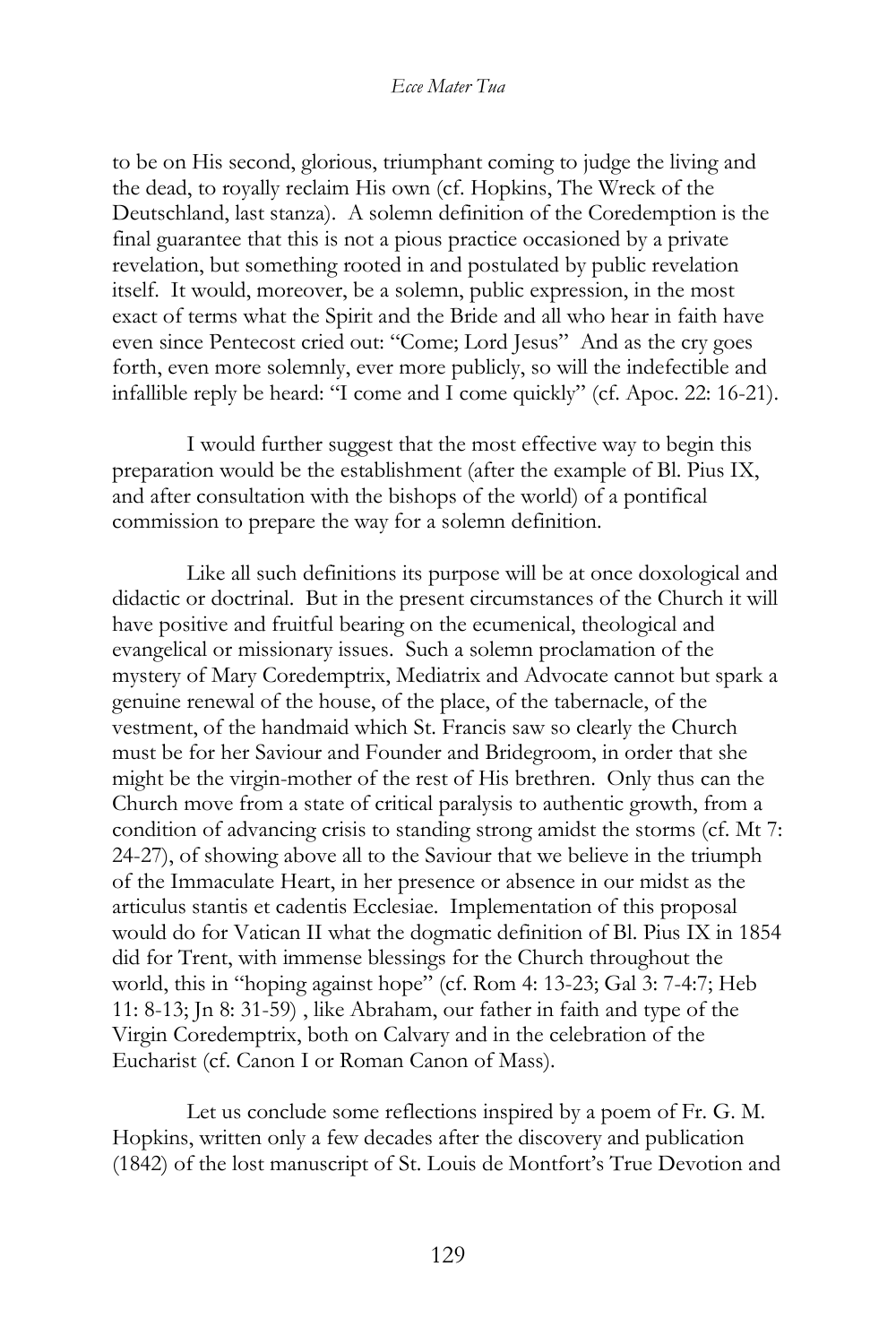after the dogmatic definition of the Immaculate Conception in 1854. Though a poem it is a powerful, theologically accurate and spiritually moving affirmation of the mystery of the Immaculate Mediatrix in the Church.

["Again, look overhead how air is azured; O how! Nay do but stand where you can lift your hand skywards: rich it laps round your four fingergaps. Yet such a sapphire-shot, charged, steeped sky will not stain light. Yea, mark you this: it does no prejudice. The glass-blue days are those when every colour glows, each shape and shadow shows. Blue be it: this blue heaven the seven or seven times seven hued sunbeam will transmit perfect, not alter it. Or if there does some soft, on things aloof, aloft, bloom breathe, that one breath more earth is the fairer for. Whereas did air not make this bath of blue and slake his fire, the sun would shake, a blear and blinding ball with blackness bound, and all the thick stars round him roll flashing like flecks of coal, quartz-fret, or sparks of salt, in grimy vasty vault. So God was god of old: a mother came to mould those limbs like ours which are what must make our daystar much dearer to mankind; whose glory bare would blind or less would win man's mind. Through her we may see him made sweeter, not made dim. And her hand leaves his light sifted to suit our sight."]

Without compromise, yet so gently, the latter half of this poem, composed not many years after the definition of the Immaculate Conception, illustrates the link between that mystery and the maternal mediation of Mary. It makes perfectly clear what so many refuse to acknowledge, with consequences still more tragic than those we have remarked. Appropriately, Mary, spouse of Him who proceeds by spiration: literally the "breathing" of Father and Son, is called our atmosphere, which makes the difference between warmth and carbonisation, between sight and blindness, between conviction and despair. With hindsight it is not difficult to discern in these verses a fairly detailed explanation of the final miracle of the sun at Fatima on 13 Oct., 1917, a year so crucial for our present situation. Nor after pondering with Hopkins the historic and present fact of Marian mediation rooted in the great mystery of the Immaculate Conception is it difficult to hope for those ineffable blessings and that rocklike security in this vale of tears which a solemn definition of this mediation would bring.

Permit me, then, to adapt the final verses from the 1st person singular to the 1st person plural, so as to describe exactly what as soon as